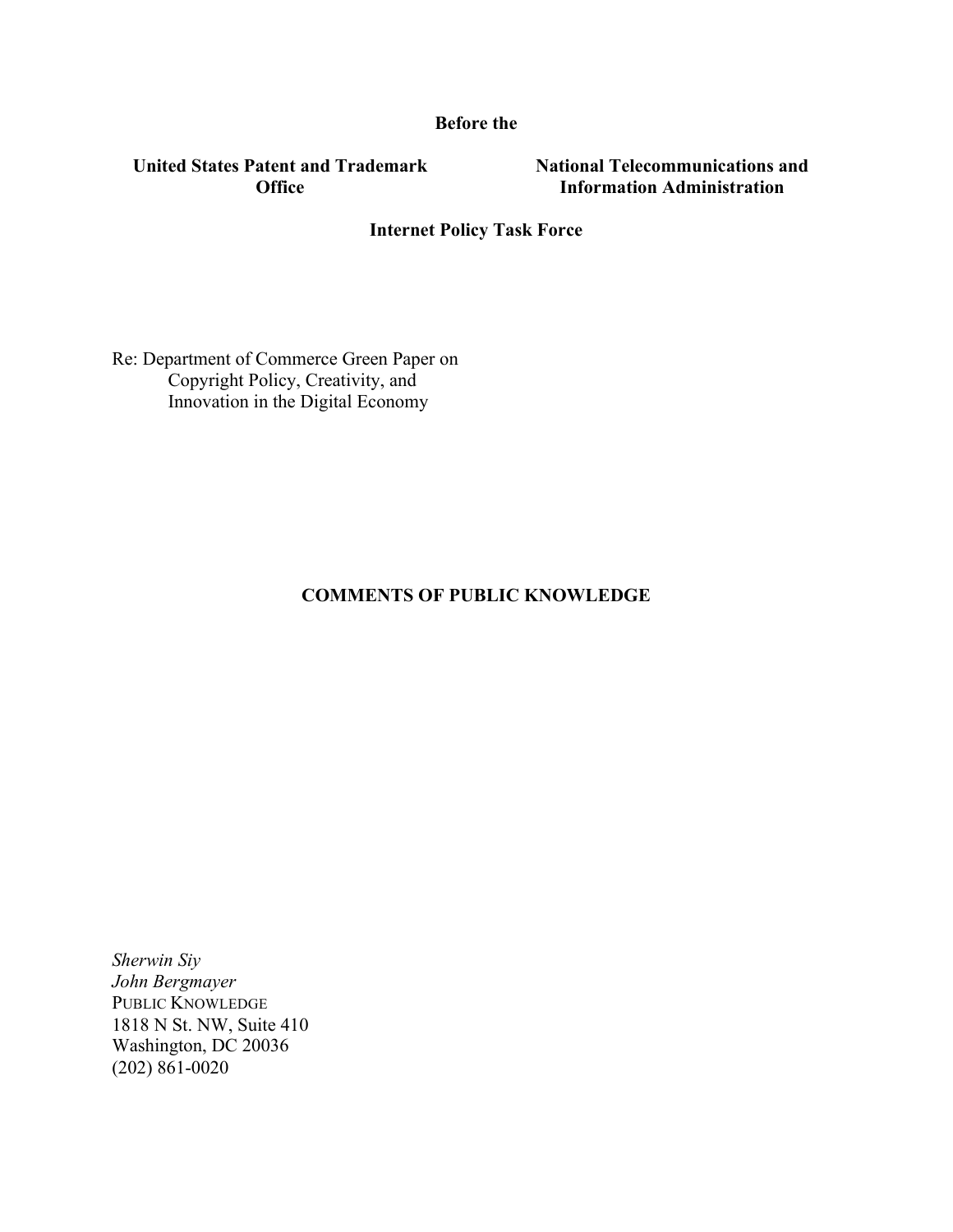# **TABLE OF CONTENTS**

| 1              |
|----------------|
| 3              |
| $\overline{4}$ |
| 5              |
| 8              |
|                |
| 9              |
|                |
| 10             |
| 12             |
| 13             |
| 13             |
| 14             |
| 15             |
| 15             |
| 16             |
| 20             |
| 22             |
| 26             |
| 30             |
| 31             |
| 32             |
| 32             |
| 33             |
|                |
| 35             |
| 37             |
|                |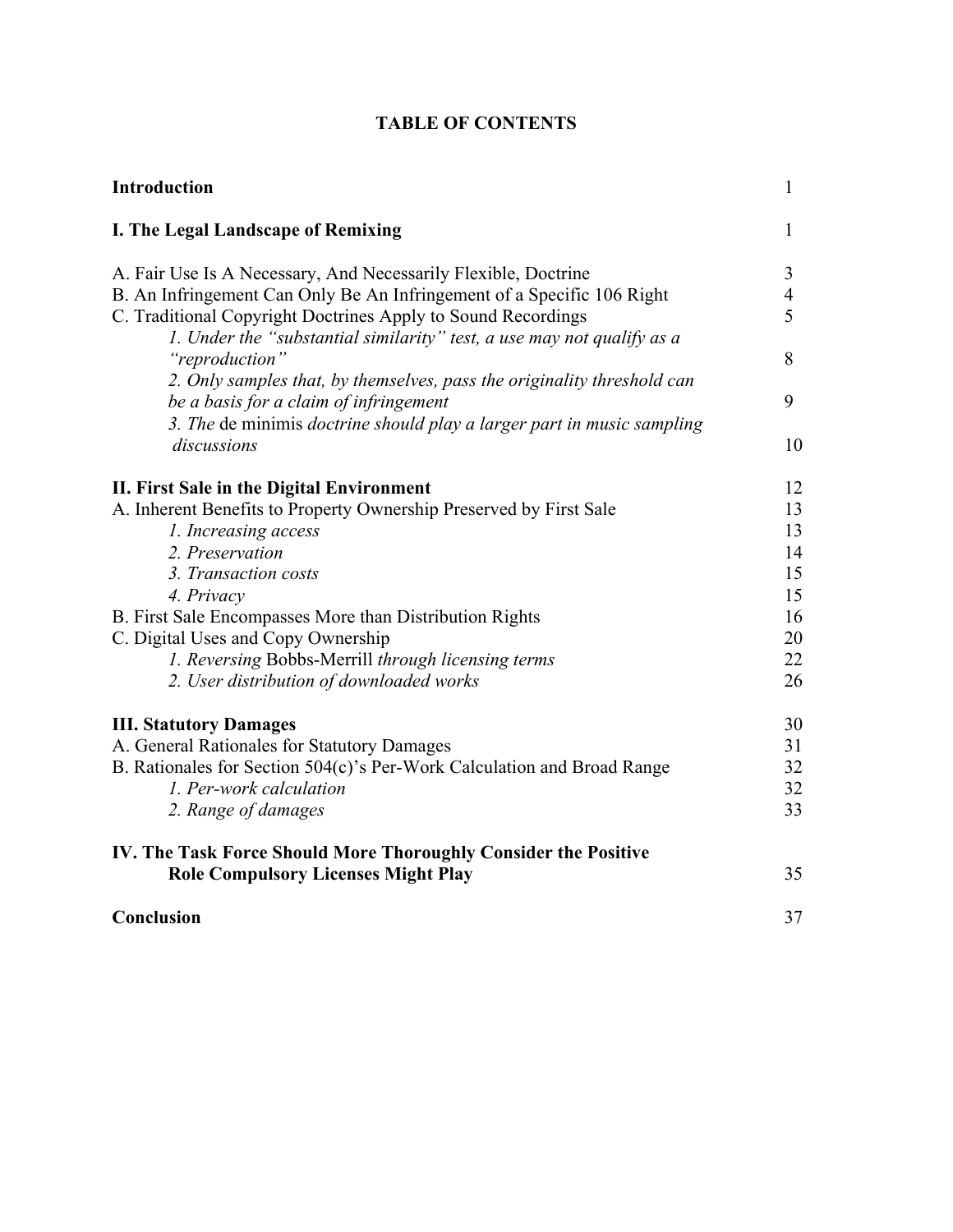#### **Introduction**

The Internet Task Force's Green Paper is a valuable contribution to the Internet policy debate, and Public Knowledge (PK) welcomes the opportunity to submit its comments. PK is a public interest organization that seeks to protect the digital rights of consumers while promoting artistic creativity and technological innovation, and it submits these comments to add its insight into four select points the Green Paper raises. PK looks forward to engaging with the Task Force and other stakeholders on these points and the rest of the issues the Green Paper discusses, in the hopes of helping advance the Internet policy debate.

In these comments, PK argues that the legal framework around sampling should take into account normal copyright tests such as "substantial similarity" and that legal decisions which imply that traditional doctrines such as *de minimis* copying do not apply to sound recordings are wrong. PK also argues that "first sale" is not simply a limitation on the distribution right, but a fundamental protection of the rights of copy owners, reconciled with the legitimate interests of copyright owners. It is a broad form of consumer protection that should be fully applied to the digital era. The sections on first sale and sampling are both intended to illustrate how copyright law contains more legal flexibility than is sometimes acknowledged. In two other sections, and more briefly, PK illustrates key flaws in the statutory damages regime, and urges the Task Force to consider ways in which compulsory licenses might assist the development of online music.

#### **I. The Legal Landscape of Remixing**

The Task Force asks "whether the creation of remixes is being unacceptably impeded." It is. There is a high degree of legal uncertainty surrounding the creation of remixes. This is based both on unclear law, and on imperfect understandings of the law as it stands. Without that uncertainty, it is likely that more artists would create remixes—particularly remixes using sound

1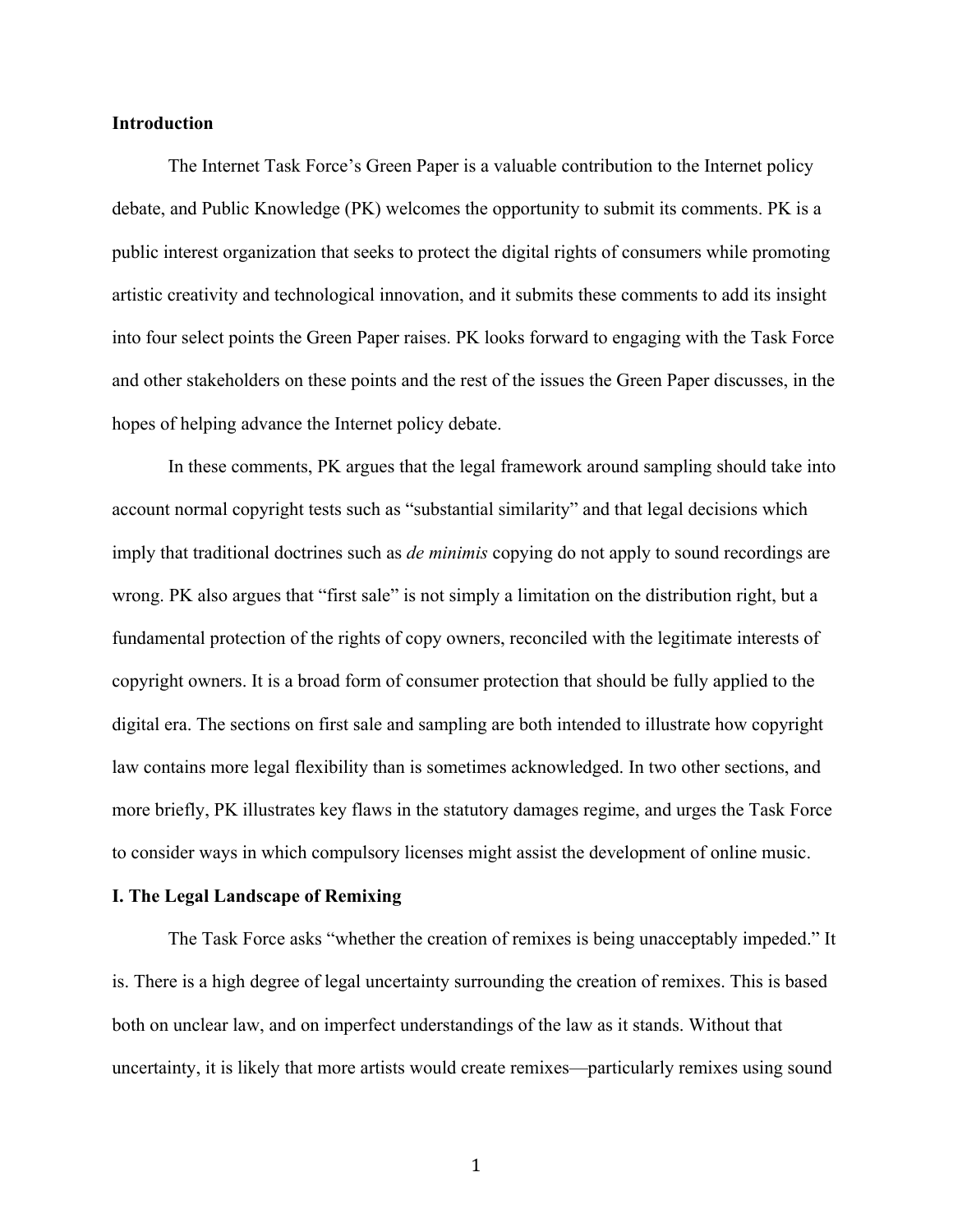recordings, where the law is especially unclear. But the number of remixes that artists create is not the only downside of this uncertainty. The authors of remixes, like other authors, ought to be able benefit from their works, including commercially. The legal uncertainty around remixing means that, currently, many remixers simply operate in a legal grey area, where they create works like other artists but lack the legal clarity they need to fully benefit from them. One goal of the Task Force's work should be to ensure that remixers are not considered second-class creators, and have the same protections and rights as other artists.

The Green Paper mentions a number of specific reforms that could ease the creation of remixes and, where appropriate, assure that the artists whose works are used in remixes by other artists are compensated. However, the suggestions listed appear to assume that the use of copyrighted works in a remix today must either be a noninfringing fair use, or an infringement. The various proposals, such as licensing schemes or new statutory exceptions, proceed from that backdrop. But there are other possibilities in the law.

Most uses of copyrighted works are non-infringing, not because they are authorized or fair uses, but because they simply do not touch on one of the exclusive rights granted to authors under section 106 of the Copyright Act. You do not need a license to read a book or listen to music. In general, private performances of copyrighted works do not infringe, not because they are fair uses, but because authors do not have any rights regarding the private performance of works, only over public performances. Most relevant to remixing, not all uses of a copyrighted work in a new copyrighted work should be enough to trigger an exclusive right, not all samples are copyrightable, and some copying is *de minimis* and thus lawful.

2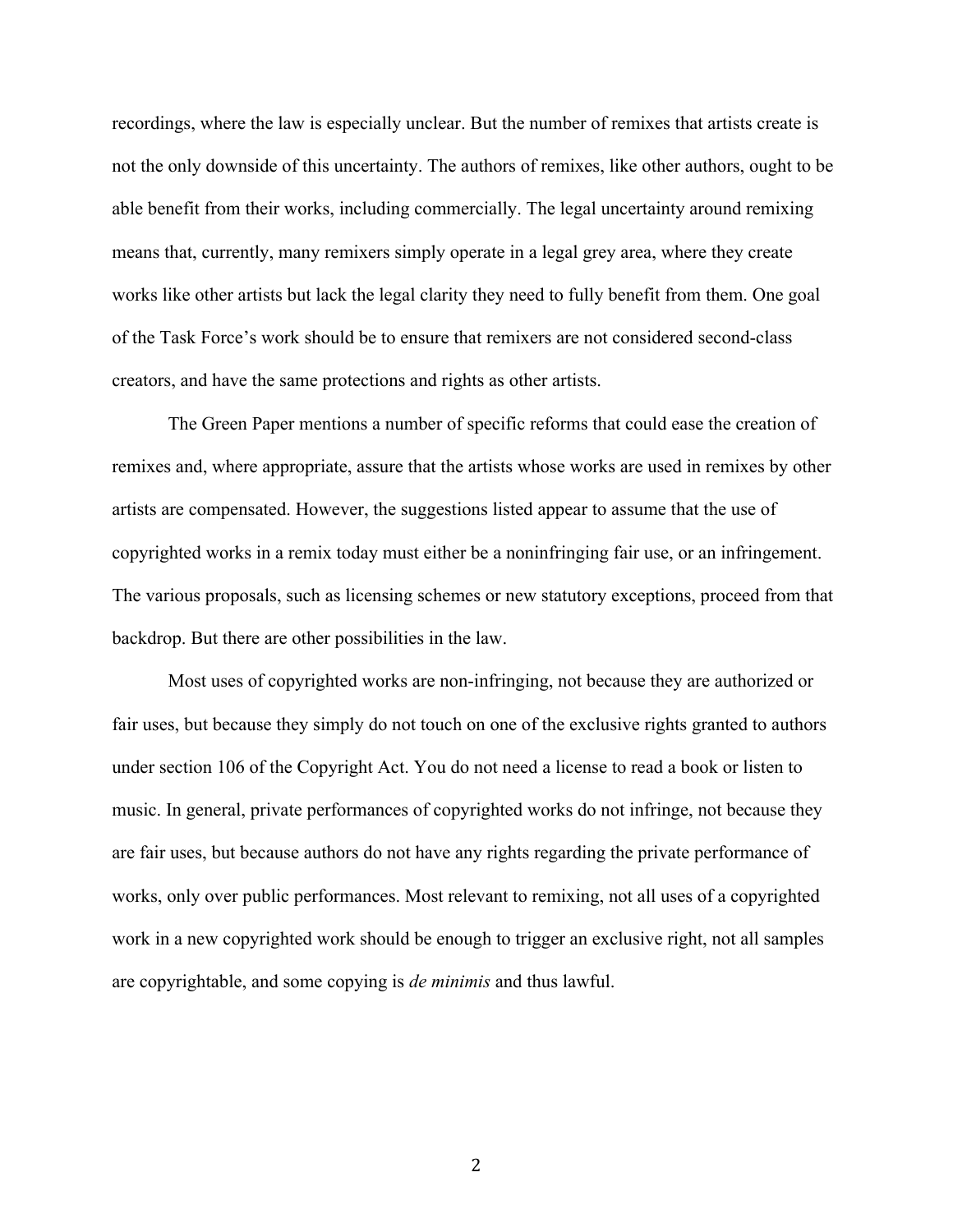#### *A. Fair Use Is A Necessary, And Necessarily Flexible, Doctrine*

Copyright law in the United States recognizes that not all uses of copyrighted works require the permission of the copyright owner, even when the use would otherwise fall within the scope of the owner's exclusive rights. Because of the fair use doctrine, users of copyrighted works can make verbatim copies, extensively quote, and otherwise use copyrighted materials in ways that, but for the doctrine, would be infringing. Though the source of the fair use doctrine is the common law, it is currently codified in 17 U.S.C. § 107, a statute that lists the familiar factors a court must consider in determining whether a use is fair.

Determining whether a particular use is fair is a fact-specific, detailed inquiry. Understandably, it can be intimidating for non-lawyers, and even expert legal counsel cannot determine, with 100% accuracy, whether a challenged use will be found fair by a court. There is therefore an ongoing debate in copyright circles about whether fair use is sufficient to protect the interests of copyright users, or whether it should be supplemented by some kind of list of safe harbors.<sup>1</sup> There is, however, a concern that any list of safe harbors would become—*de facto* or *de jure*—not a floor but a ceiling, with any uses in excess of the safe harbor presumptively infringing.

One purpose of these comments is to call attention to the fact that fair use is not the only generally-applicable limitation or exception to copyright law. While they are not a precisely delineated as some proposed safe harbors, doctrines such as *de minimis* copying can eliminate many claims of alleged infringement more quickly and straightforwardly than the fair use test.

 <sup>1</sup> *See, e.g.*, Kevin A. Goldman and Gideon Parchomovsky, *Fair Use Harbors*, 93 VA. L. REV. 1483 (2007).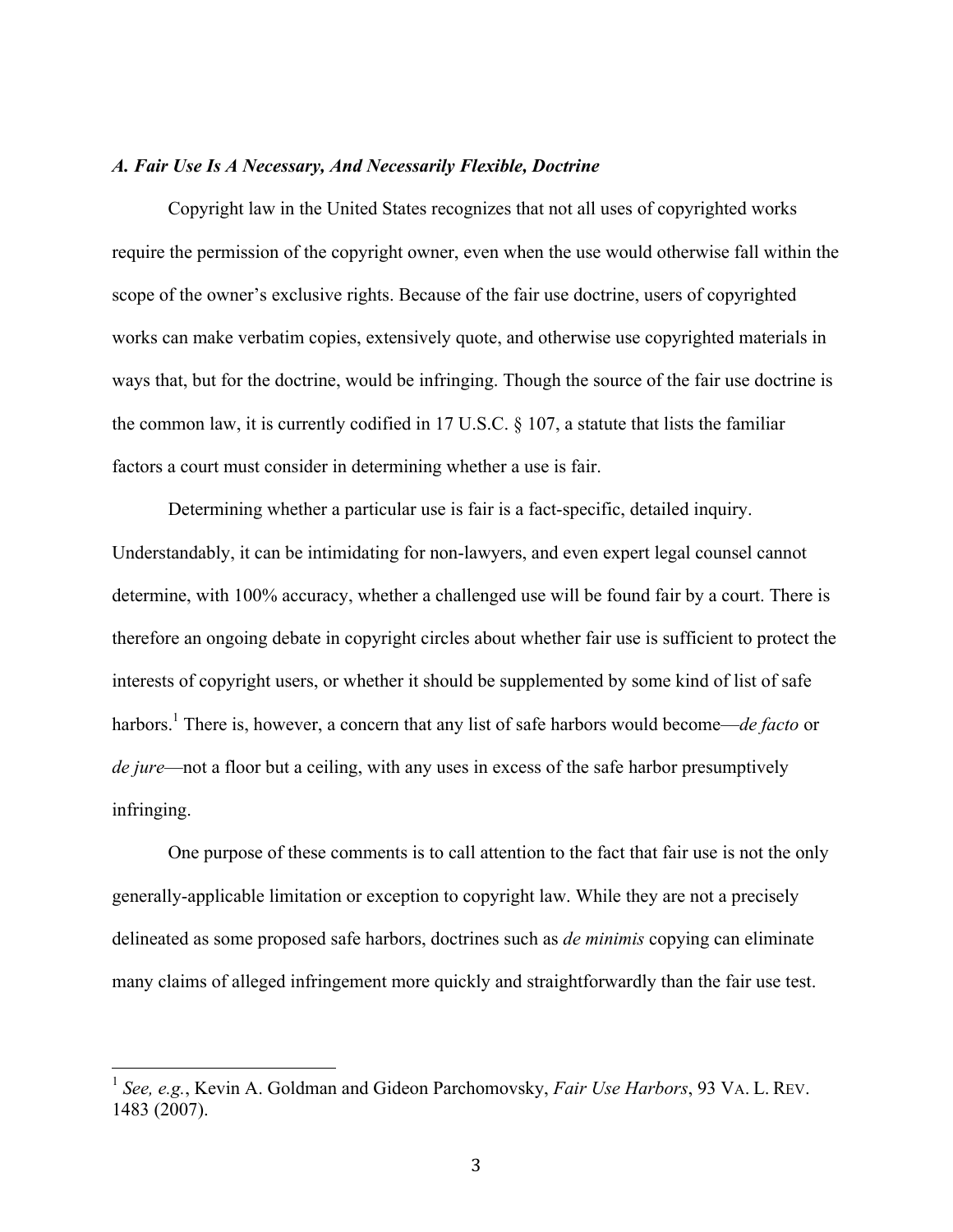The fair use test continues to be one of the most vital user protections in copyright law, but it should not be, and is not, the only such protection.

# *B. An Infringement Can Only Be An Infringement of a Specific 106 Right*

Before determining whether or not a specific use of an existing work is infringing, it is best to clarify what, if any, of the exclusive rights of the original copyright holder are infringed. Unfortunately, not all courts do this. In *Grand Upright Music Limited v. Warner Brothers Records*,<sup>2</sup> the court spends much time moralizing about "stealing" but none discussing how it is that Biz Markie's quotation of a brief segment of a work by Gilbert O'Sullivan constitutes a reproduction or the preparation of a derivative work or any kind of infringement at all. The approach taken by the court merely assumes that a copyright holder has complete dominion over all downstream "uses" of his work. But this ignores that copyright holders only have the short list of rights given them by section 106 of the Copyright Act, and that these are subject to various limitations and exceptions. Unfortunately, this sloppily-reasoned case has been extremely influential, and has been called "[t]he court case that changed hip-hop — from Public Enemy to Kanye — forever."<sup>3</sup> If the court had taken the time to specify which of Gilbert O'Sullivan's exclusive rights had been infringed—and thought through the consequences of calling a brief excerpt of a work a "reproduction" or a "derivative work" of the original—it is likely that it would have hesitated to be so sweeping in its pronouncements.<sup>4</sup>

 <sup>2</sup> 780 F. Supp.182 (1991).

<sup>3</sup> Chris Richards, *The Court Case That Changed Hip-Hop—From Public Enemy to Kanye— Forever*, Washington Post (July 6, 2012), http://articles.washingtonpost.com/2012-07- 06/opinions/35489544\_1\_tuff-city-beastie-boys-biz-markie.

 $4 \sin(\theta)$  Similar legal vagueness has given rise to the notion of "character copyright," a sweeping concept that has little basis in the text of copyright statutes.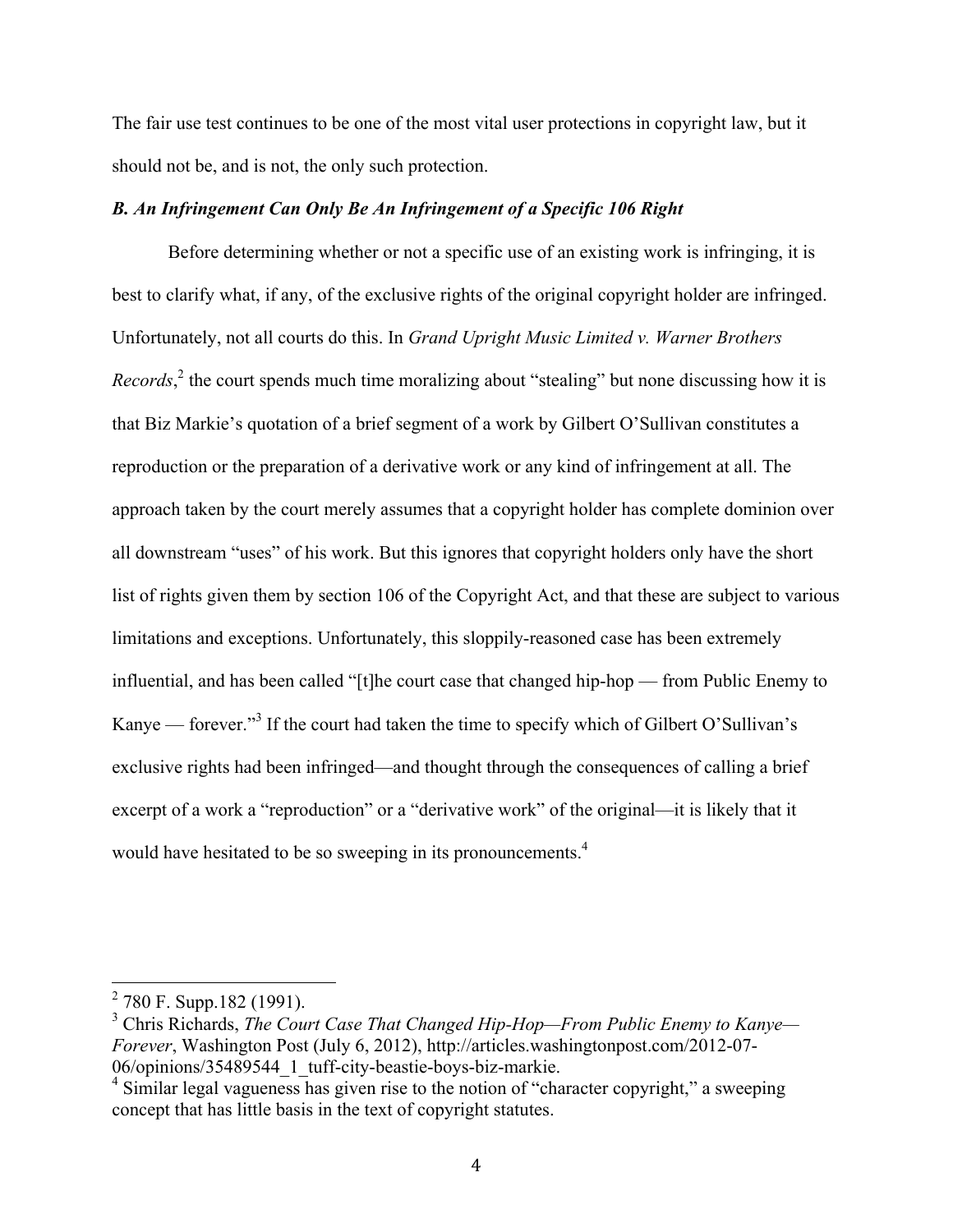The Green Paper largely discusses "remixes" but indicates in a footnote that its discussion is intended to apply to mashups and sampling.<sup>5</sup> These are similar, but distinct, cultural practices and there can be legal distinctions that flow from recognizing these. For example, a "remix" is generally thought of as a new version of an existing recording. A remix would thus implicate the derivative work right as well as the reproduction right. A "mashup" is a combination of two or more recordings into a new recording. Whether a mashup constitutes a derivative work is more of a case-by-case analysis (for example, a Girl Talk mashup that is made up from of dozens of existing recordings is likely not a derivative work, while the Freelance Hellraiser's "A Stroke of Genius"—which combines the Strokes' "Hard to Explain" with Christina Aguilera's "Genie In a Bottle"—might be.) Finally, a "sample" is the use of a portion of a sound recording in a new work. While a sample may implicate the reproduction right, a song using a sample is rarely a derivative work either of the original song the sample is sourced from or of the sample itself. Recognizing that different kinds of uses implicate different section 106 rights can have consequences. For example, contractual language may reference specific section 106 rights, or different legal tests may apply to different rights. While these comments will largely discuss situations involving sampling a sound recording in a new recording and therefore the reproduction right, some of the reasoning would also apply to other uses that implicate the derivative work right, as well.

#### *C. Traditional Copyright Doctrines Apply to Sound Recordings*

While the decision in *Grand Upright* would have benefitted from more thorough legal analysis, legal rigor is no guarantee of a correct outcome. The court in *Bridgeport Music v.* 

 $<sup>5</sup>$  Green Paper, fn.141.</sup>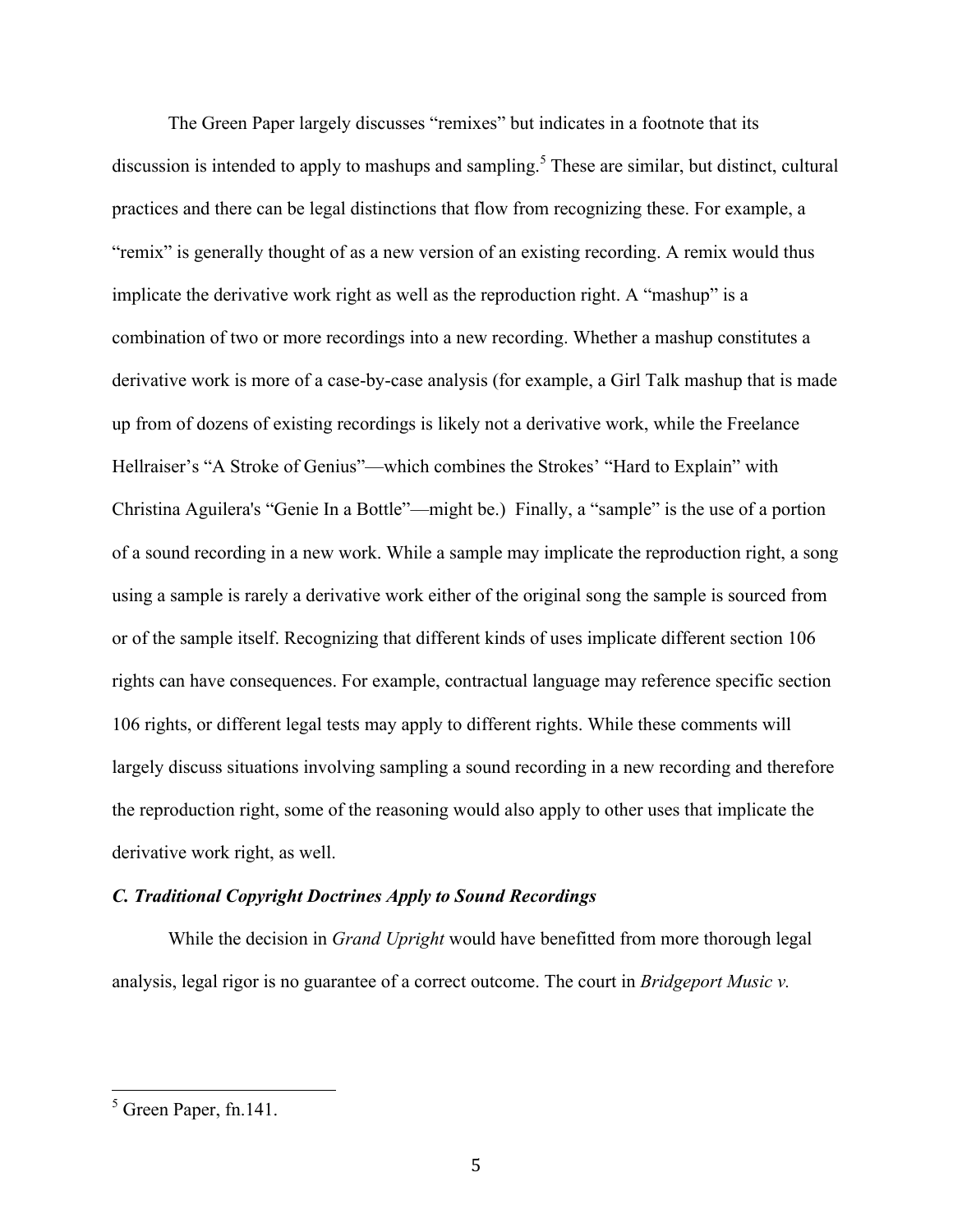*Dimension Films*<sup>6</sup> came to a wrong conclusion on the legal doctrines surrounding sampling, misreading a statute to conclude that traditional copyright doctrines, such as *de minimis* copying, did not apply to sound recordings. Along with *Grand Upright*, *Bridgeport* is one of the most influential cases on sampling. But because the court in *Bridgeport* did explain its reasoning fairly thoroughly, critics can identify exactly where the court's reasoning was faulty. This points to an avenue for legal reform in the area of sampling: allowing samplers options besides infringement, licensing, and fair use.

The *Bridgeport* court read section 114(b) of the Copyright Act—a provision that, among other things, *limits* the rights of a sound recording copyright holder by restricting the reproduction and derivative work rights only to copies made via mechanical or electronic means—as extending the concept of "reproduction" in new ways when it comes to sound recordings, and extinguishing the *de minimis* doctrine for that category of work.7 The court reasoned that because 114(b) clarifies that the reproduction right in sound recordings only applies to reproductions of the "actual sounds" of the recording, that sound recording copyright holders possess complete dominion over all uses of the "actual sounds," to the exclusion of most traditional copyright limitations and exceptions. (The court did allow that fair use might still apply.) But there is no good reason to read section 114(b) in this way. The court offers three bad ones: (1) Ease of enforcement, (2) that musical quotations are "of value," and (3) that musical quotation is not "accidental." These reasons are all are legally irrelevant. Bright-line rules are always easier to enforce and thus are appealing in certain situations. But that does not mean they are always necessary, or ever drawn in the right place. The fact that something is of "value" does

 $6$  410 F.3d 792 (2005).

<sup>7</sup> It is relevant that *Bridgeport* is limited to sound recordings, and by its reasoning, brief excerpts of other kinds of copyrighted works, such as brief quotations of literary material, are not "reproductions" under copyright law.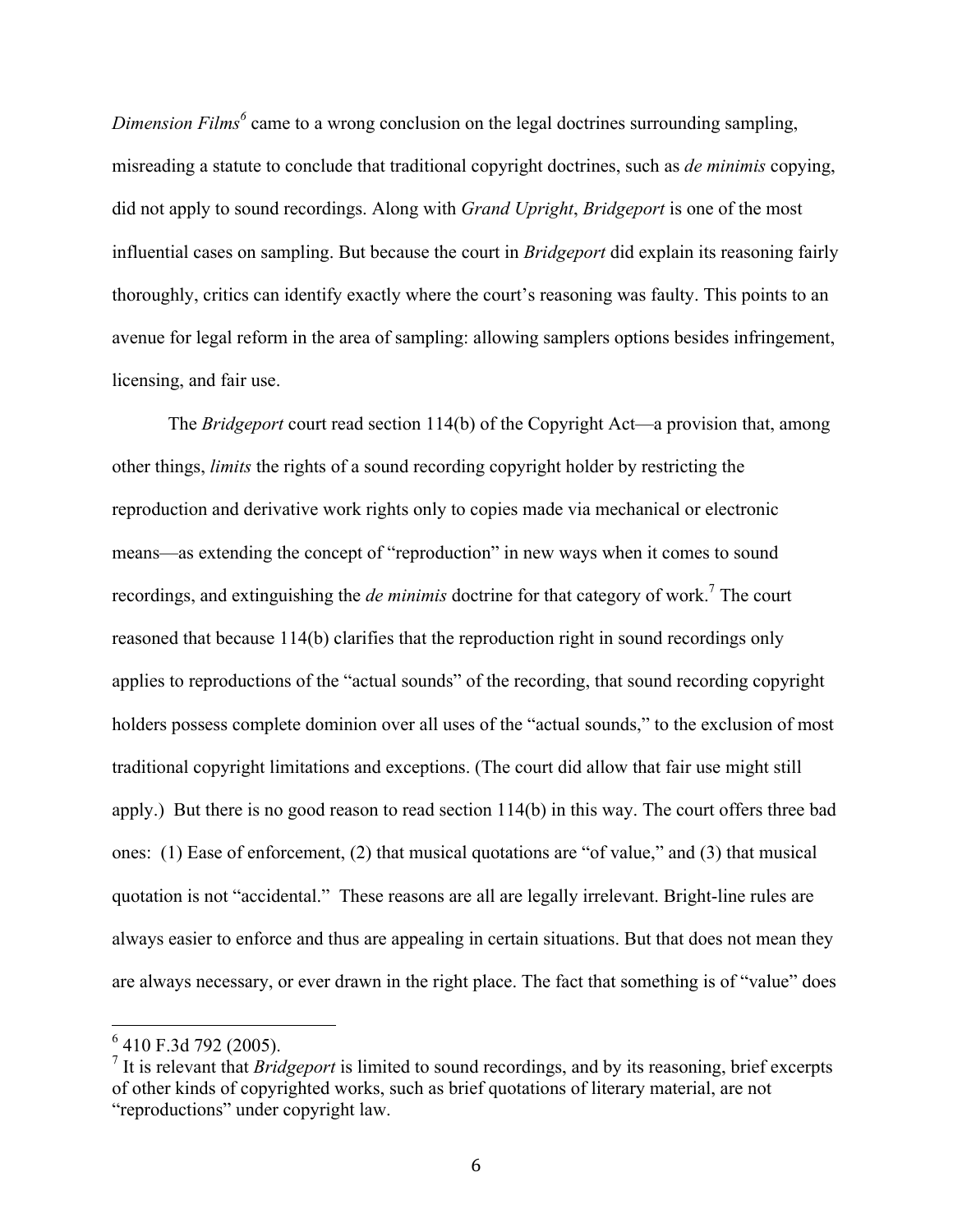not mean that it comes within the original copyright holder's exclusive rights—were lawful uses of copyrighted works valueless, there would be little point in the law specifically allowing them. Finally, it is true that quotations are rarely "accidental." But the same objection to this applies to the "value" rationale. Simply because a use of a copyrighted work is deliberate, and provides the user with something of value, does not mean that any rights were infringed. Copyright does not give a copyright holder the right to control all valuable downstream uses of the work. Nor should it. Copyright is a limited monopoly, not a complete one, and it is not necessary to expand it beyond the contours of the existing section 106 rights to achieve copyright's constitutional purpose of promoting the progress of science and the useful arts.

Furthermore, any of these reasons could be easily applied to copyrighted works other than sound recordings, and none of them flow from a reading of the specific provisions of 114(b). Without 114(b), a very-precise "soundalike" recording of a famous sound recording would likely infringe the original's copyright. Just as a reproduction of a pictorial work might be made with either a photocopier or a paintbrush, and just as a reproduction of a literary work might be made with either a computer or a quill pen, absent 114(b), there would be no reason to limit the reproduction right of a sound recording to reproductions made via mechanical means, such as recordings or digital duplication. But 114(b) changes that, and limits the reproduction right for sound recordings to reproductions made by certain means. But the statute does not change the meaning of "reproduction" in other ways, and does not support the interpretation the court gave in in *Bridgeport*.

Because the reasoning of *Bridgeport* is wrong, it is possible to apply copyright limitations to the sampling of sound recordings that many commenters simply ignore. A few of these follow.

7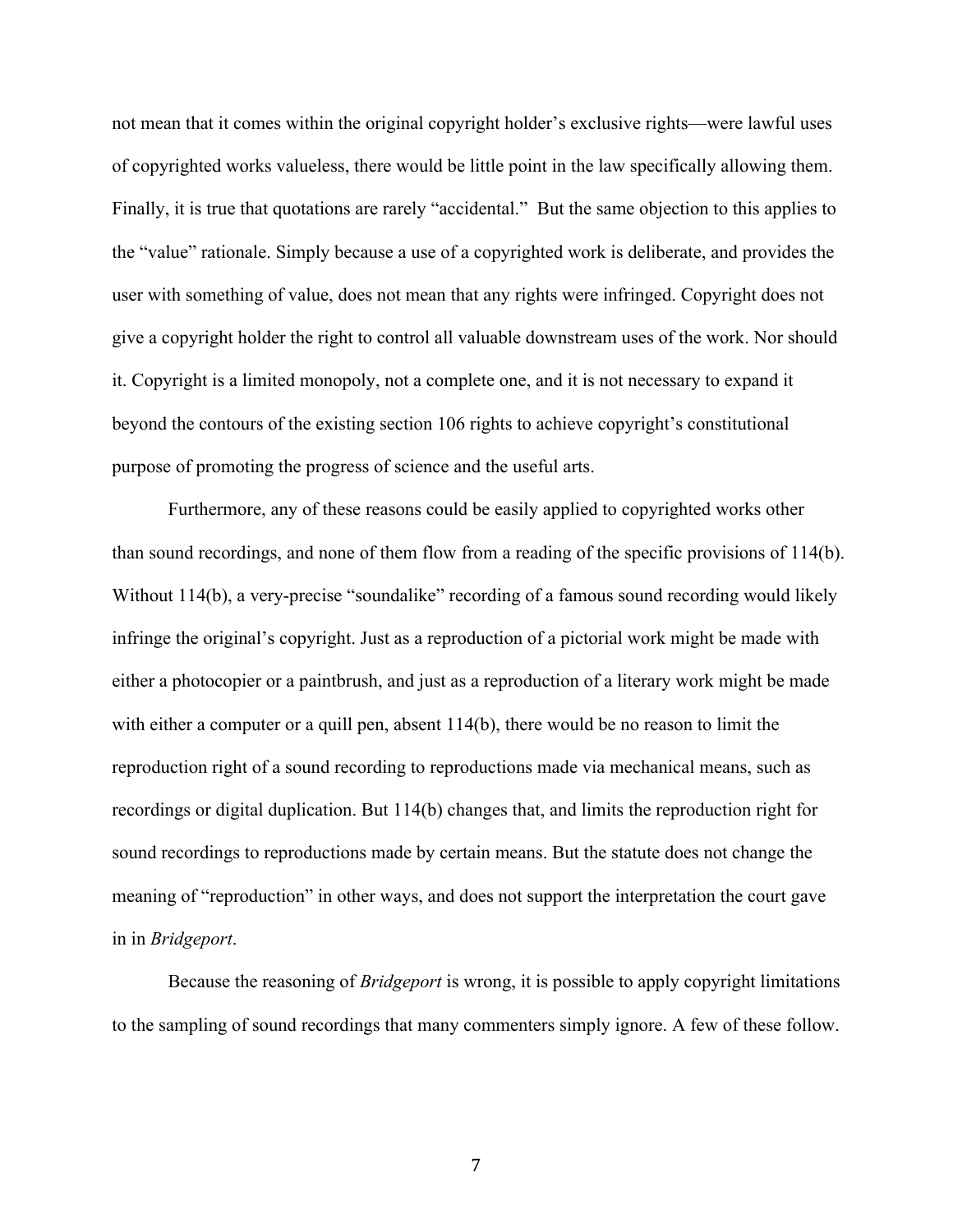#### *1. Under the "substantial similarity" test, a use may not qualify as a "reproduction"*

The fact that a sound recording may be used as "raw material" in another musical work does not mean that any rights in the original work have been infringed. A sample that is so transformed or distorted that it is not recognizable—even to the original artist—should not be considered a "reproduction" at all. The test for whether an infringement of the reproduction right has occurred is whether there is "substantial similarity" between the original work and the alleged copy. This means that "an average lay observer would recognize the alleged copy as having been appropriated from the original work.<sup>38</sup> Thus, in cases where a sample is not recognizable, there is no infringement.

For example, in its song "Pump Up the Volume," the influential dance music group MARRS used material from a recording of the song "Roadblock" by the music team Stock Aitken Waterman (SAW). SAW member Peter Waterman called this use "wholesale theft," but it is a strange sort of theft indeed where you have to be told about it from the "thief." "Pump Up the Volume" was a hit song, played ubiquitously, yet SAW was not aware that it used any material from their work until MARRS member Dave Dorrell mentioned it in a radio interview.<sup>9</sup> In situations like this, where there is no "substantial similarity" between the original work and the new one, the downstream use of a sound recording does not constitute a "reproduction" and does not infringe.

 <sup>8</sup> *Ideal Toy Corporation v. Fab-Lu Ltd.*, 360 F.2d 1021 (2nd Cir. 1966); *Original Appalachian Artworks. v. Toy Loft*, 684 F.2d 821, 829 (11th Cir. 1982).

<sup>9</sup> *See* Richard Buskin, *MARRS "Pump Up the Volume,"* Sound on Sound (Aug. 2012), http://www.soundonsound.com/sos/aug12/articles/classic-tracks-0812.htm.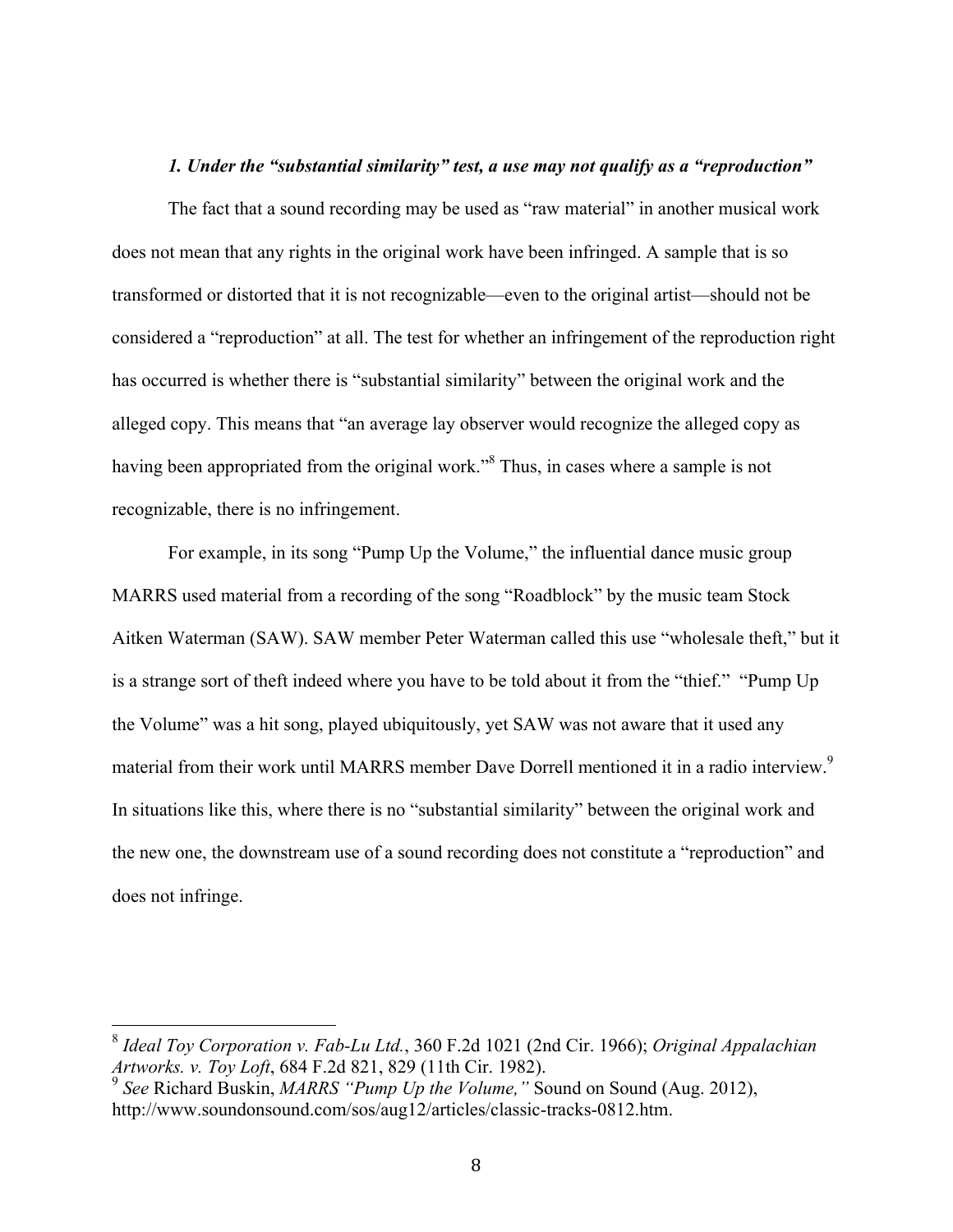# *2. Only samples that, by themselves, pass the originality threshold can be a basis for a claim of infringement*

 Copyright protection "may extend only to those components of a work that are original to the author."10 Some segments of a sound recording may not rise to the level of "originality" necessary for copyright protection to begin with. Thus, whether or not its source is recognizable, the use of a particular sample might not be infringing because the sample in question is too simple or unoriginal, by itself, to qualify for copyright protection. Because "copyright does not prevent subsequent users from copying from a prior author's work those constituent elements that are not original,"<sup>11</sup> the use of such a sample can never be infringing.

In determining whether a sample is "original," courts must be "mindful of the limited number of notes and chords available to composers and the resulting fact that common themes frequently reappear in various compositions, especially in popular music,"12 and that "[e]asily arrived at phrases and chord progressions are usually non copyrightable."<sup>13</sup> Thus, it should be a fair assumption that, a single note, chord or chord progression, or other brief segment of a sound recording should not be enough to merit copyright protection by itself.<sup>14</sup> This is not a hard and fast rule—for example, the chord that opens The Beatles' "A Hard Day's Night" may be original

 <sup>10</sup> *Feist Publications v. Rural Telephone Service Co.*, 499 U.S. 340, 361 (1991).

<sup>11</sup> *Harper & Row Publishers v. Nation Enter.*, 471 U.S. 539, 547-48 (1985).

<sup>12</sup> *Gaste v. Kaiserman*, 863 F.2d 1061, 1068 (2d Cir. 1988).

<sup>13</sup> *Jarvis v. A & M Records*, 827 F. Supp.282, 291 (Dist. NJ 1993). While a performer may add original elements to a performance not present in the composition, it should not merely be presumed that a performance of non-copyrightable material is copyrightable itself.

 $<sup>14</sup>$  It is sometimes argued that the selection of a sample by a remixer is enough to demonstrate</sup> that the sample must be original, because why else would the remixer have selected it? But a remixer may choose a sample for any number of reasons—e.g., as a cultural or historical reference—that do not have to do with the nature of the sample itself. Besides, if a remixer is going to use a sample at all, she has to use a sample from *somewhere*, and the act of selecting a sample by itself might not have any significance beyond the need of the remixer to have raw material of some sort or the other.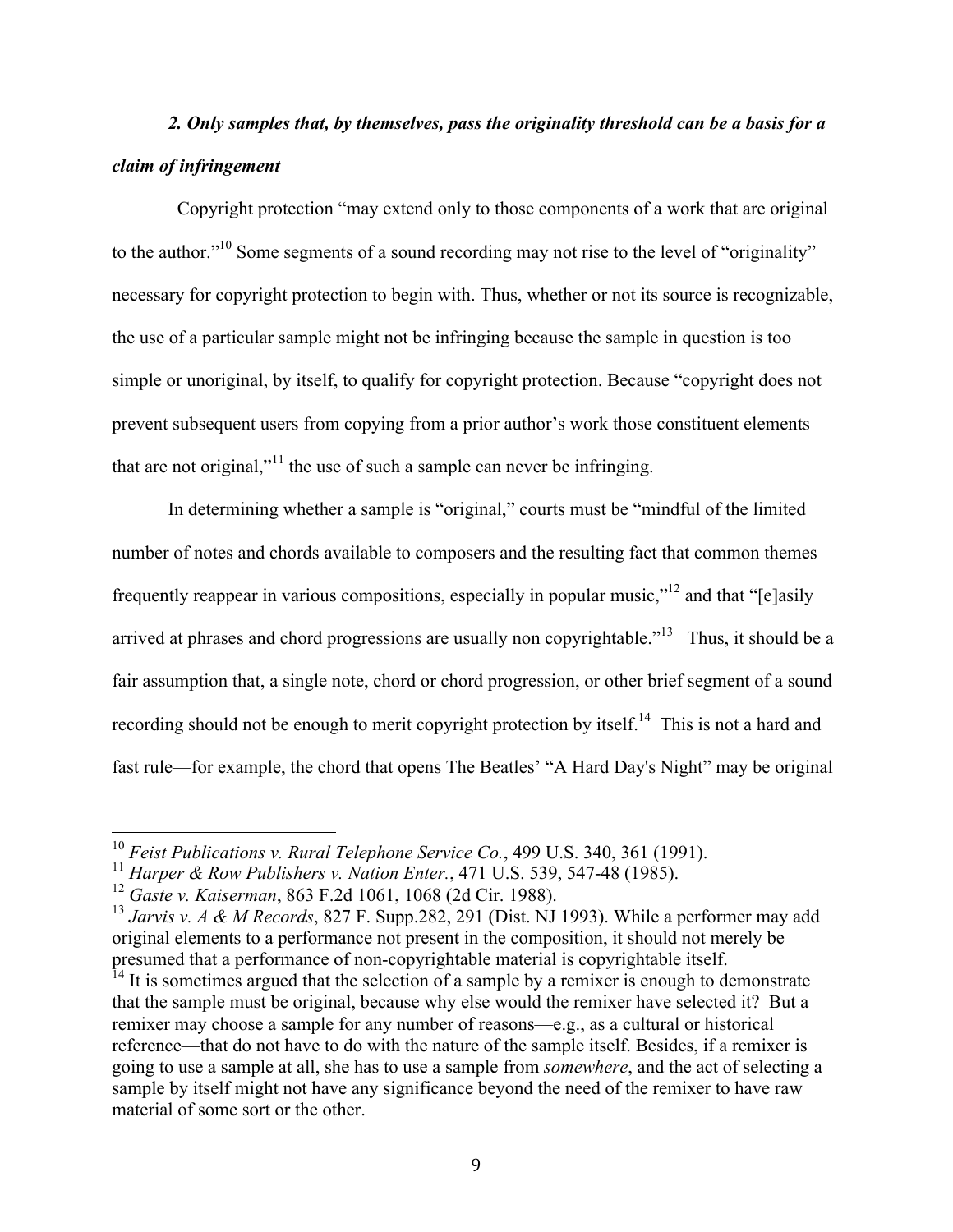enough to merit copyright protection on its own.<sup>15</sup> But a plaintiff arguing infringement should be required to demonstrate that the sample in controversy is enough, by itself, to merit copyright protection.

#### *3. The de minimis doctrine should play a larger part in music sampling discussions*

The *de minimis* doctrine is a fundamental part of American law. As the Supreme Court put it, "the venerable maxim *de minimis non curat lex* ('the law cares not for trifles') is part of the established background of legal principles against which all enactments are adopted, and which all enactments (absent contrary indication) are deemed to accept."<sup>16</sup> It applies to copyright law as it does every other area of law.<sup>17</sup> However, because of misapprehensions similar to (or stemming from) the *Bridgeport* case, *de minimis* remains an under-utilized doctrine in the area of sound recordings. Just as minor or incidental copying does not infringe in other areas of copyright (even if it is deliberate), courts should more readily find that small, insignificant, incidental, or otherwise minor acts of copying are noninfringing under the *de minimis* doctrine.

At the outset, the doctrine of *de minimis* copying should be distinguished from some of the other limitations and exceptions to copyright law discussed elsewhere in this section. In *Fisher v. Dees*, <sup>18</sup> the court states that "[a]s a rule, a taking is considered *de minimis* only if it is so meager and fragmentary that the average audience would not recognize the appropriation." But this "rule" appears more appropriately to be a restatement of the substantial similarity test. It is true that the *de minimis* concept is broad and there is considerable conceptual overlap between

<sup>&</sup>lt;sup>15</sup> Hard Day's Night: A Mathematical Mystery Tour, NPR (Dec. 27, 2008), http://www.npr.org/templates/story/story.php?storyId=98743259.

<sup>16</sup> *Wisconsin Dept. of Revenue v. William Wrigley, Jr.*, 505 US 214 (1992).

<sup>&</sup>lt;sup>17</sup> See Newton v. Diamond, 349 F.3d 591 (9th Cir. 2003) (finding that the Beastie Boys' use of material from a musical composition was *de minimis*).

<sup>18</sup> 794 F. 2d 432, 434 fn.2 (9th Cir. 1986).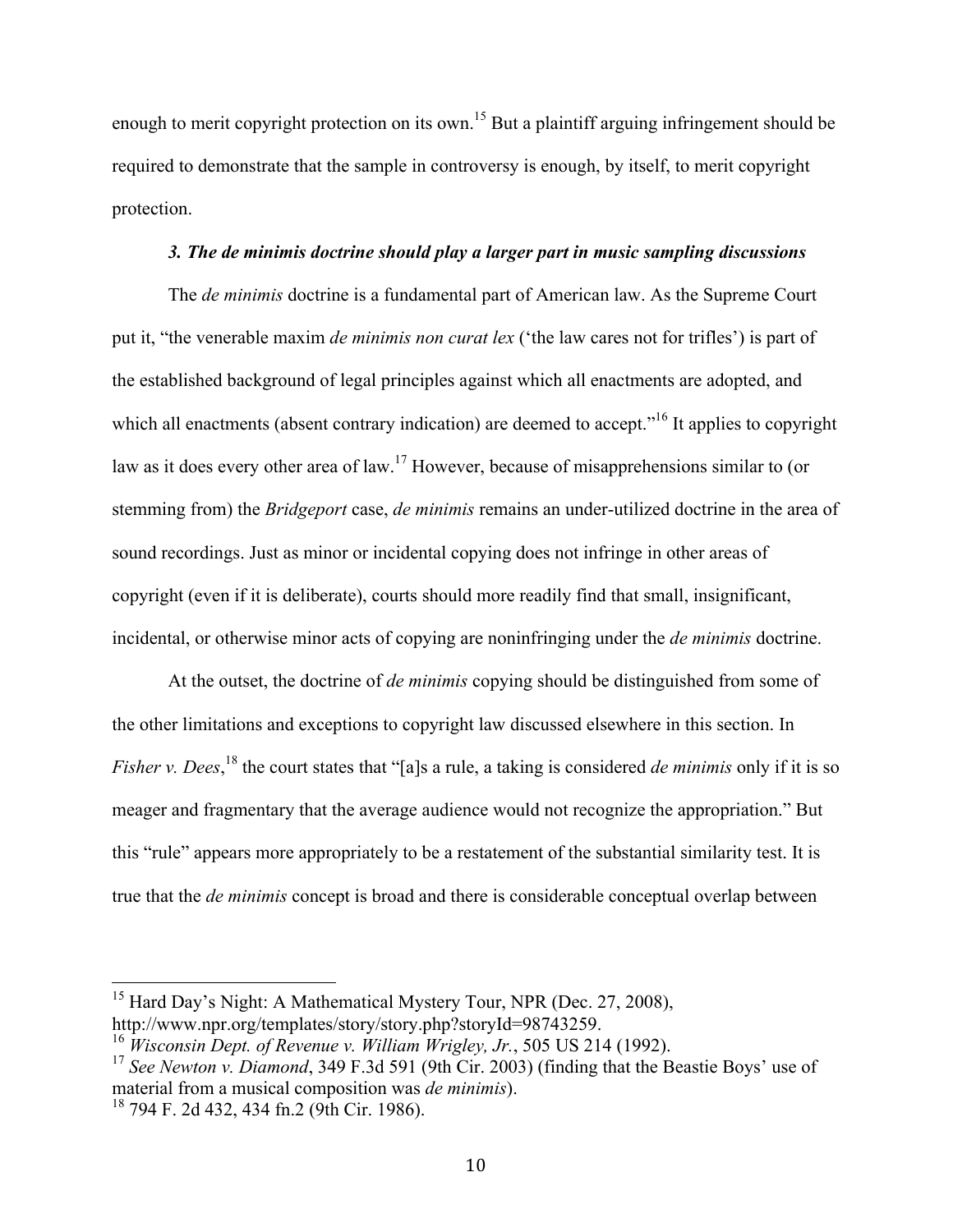substantial similarity, originality, and even fair use and *de minimis*. <sup>19</sup> The court in *Newton v. Diamond* recognized as much, when discussing the Fisher case and "the relationship between the *de minimis* maxim and the general test for substantial similarity.<sup>720</sup>

One way to reconcile these relationships is to view *de minimis* as a superset of other doctrines. It may be accurate to say that any copying that occurs where there is no substantial similarity or where there is no copyrightable material is *de minimis*. But this does not mean that all *de minimis* copying falls into these kinds of categories. It would be most productive for courts to apply a *de minimis* analysis that is not merely duplicative of other tests. The doctrine of *de minimis* sampling could therefore be usefully applied in cases where the sampled material is copyrightable, and where the sample is recognizable to a lay listener (at least, to a lay listener who is trying to hear the sample), yet the use is so minor that it does not infringe.<sup>21</sup>

Such an analysis is necessarily case-by-case, and attempts to reduce *de minimis* analysis to a universally-applicable tend to restate the *de minimis* doctrine as a form of fair use, originality, or substantial similarity. Courts should generally avoid over-formalization of *de minimis* and instead flexibly apply the doctrine to cases where, according to their discretion, it seems appropriate. For example, the use of a recognizable and copyrightable sample as a cultural reference should generally be non-infringing, just as literary quotations are. Even if recognizable

 <sup>19</sup> *Sony Corp. of America v. Universal City Studios*, 464 US 417, 451 fn.34 (1984) ("Here again, is the partial marriage between the doctrine of fair use and the legal maxim *de minimis non curat lex.*") (citing A. Latman, FAIR USE OF COPYRIGHTED WORKS (1958), reprinted in Study No. 14 for the Senate Committee on the Judiciary, Copyright Law Revision, Studies Prepared for the Subcommittee on Patents, Trademarks, and Copyrights, 86th Cong., 2d Sess., 30 (1960)). <sup>20</sup> 349 F.3d at 594.

 $21$  It could be used as a "fallback" test to resolve disputes about trivial uses of copyrighted material where it is too difficult to decide originality or substantial similarity.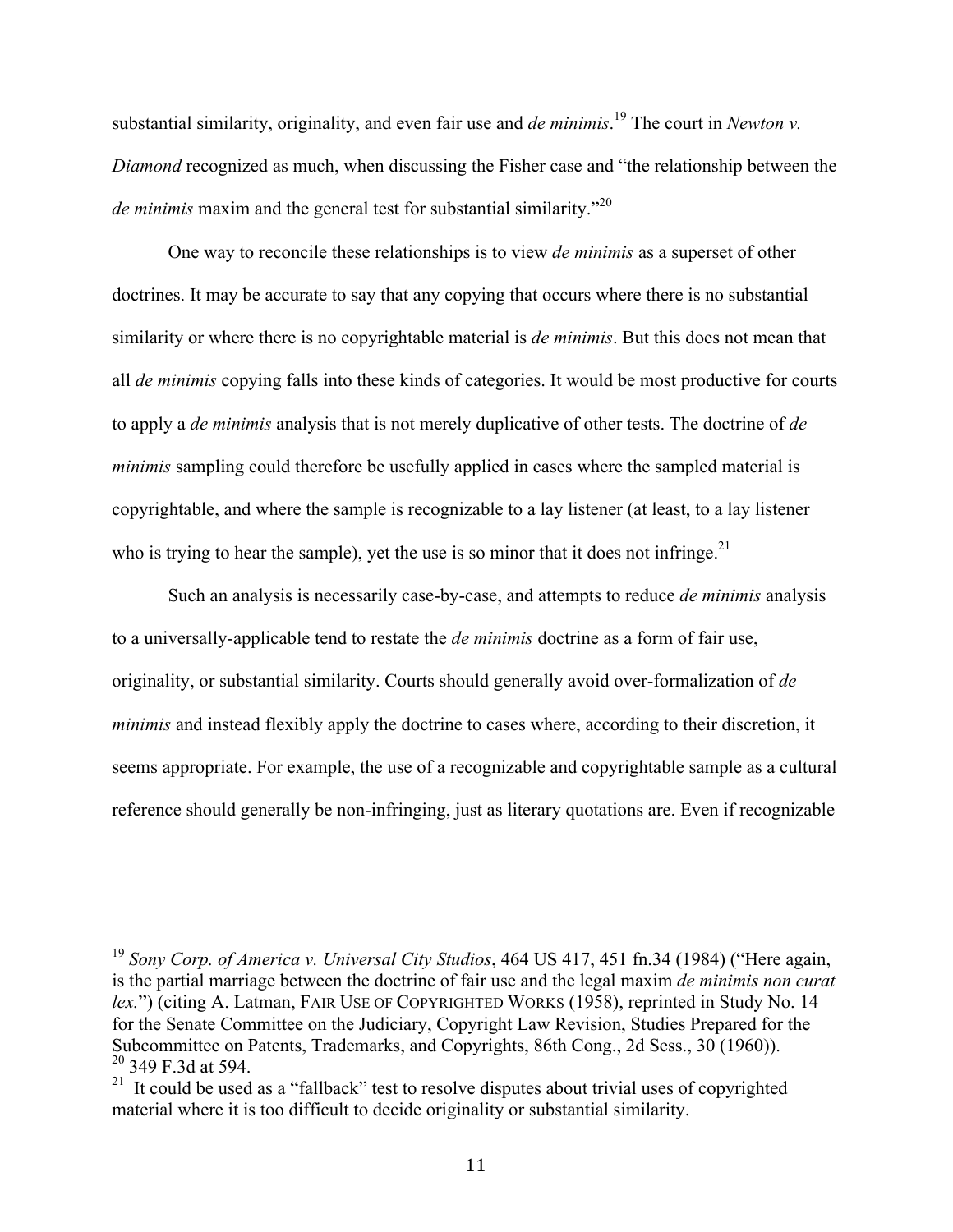and copyrightable, the use of a brief sample as a non-primary element of a new sound recording should make a finding of *de minimis* use more likely.<sup>22</sup>

While many scholars have noted that the *de minimis* doctrine is unfoundedly ignored and underused in the area of sound recording copyrights, jurisprudence applying the doctrine is still rare. In part, this stems from *Bridgeport*-type confusions that grant sound recording copyright holders more expansive rights than those enjoyed by holders of copyrights in music compositions, literary works, and other protected forms of expression. This unnecessarily complicates the legal environment surrounding sampling and unnecessarily stifles creativity.

\*\*\*

The Task Force is to be commended for examining creative ways to encourage remixing and create a more certain legal environment for remixers. However, the Task Force should consider looking past a framework that sees infringement, licensing, and fair use as the primary or only alternatives.

#### **II. First Sale in the Digital Environment**

In addressing how the first sale doctrine can be preserved in the digital environment, it is important to address the goals of the doctrine in the first place. In particular, the first sale doctrine is what allows the owners of copies to exercise their property rights over their chattels, despite the fact that copyrighted works may be contained within these tangible objects. The copy

 <sup>22</sup> An example of this is the use of the "hey" sample from James Brown's *Funky President* in *Clique* by Kanye West, Big Sean, and Jay Z. As is evident upon listening here, http://www.whosampled.com/sample/169588/Kanye-West-Big-Sean-Jay-Z-Clique-James-Brown-Funky-President/, this extremely brief sample is not a key element of the new song and is instead used as a secondary percussive element. While it is not at all clear that this sample meets the substantial similarity or originality tests, even if it does, this kind of sampling is a good example of *de minimis* copying.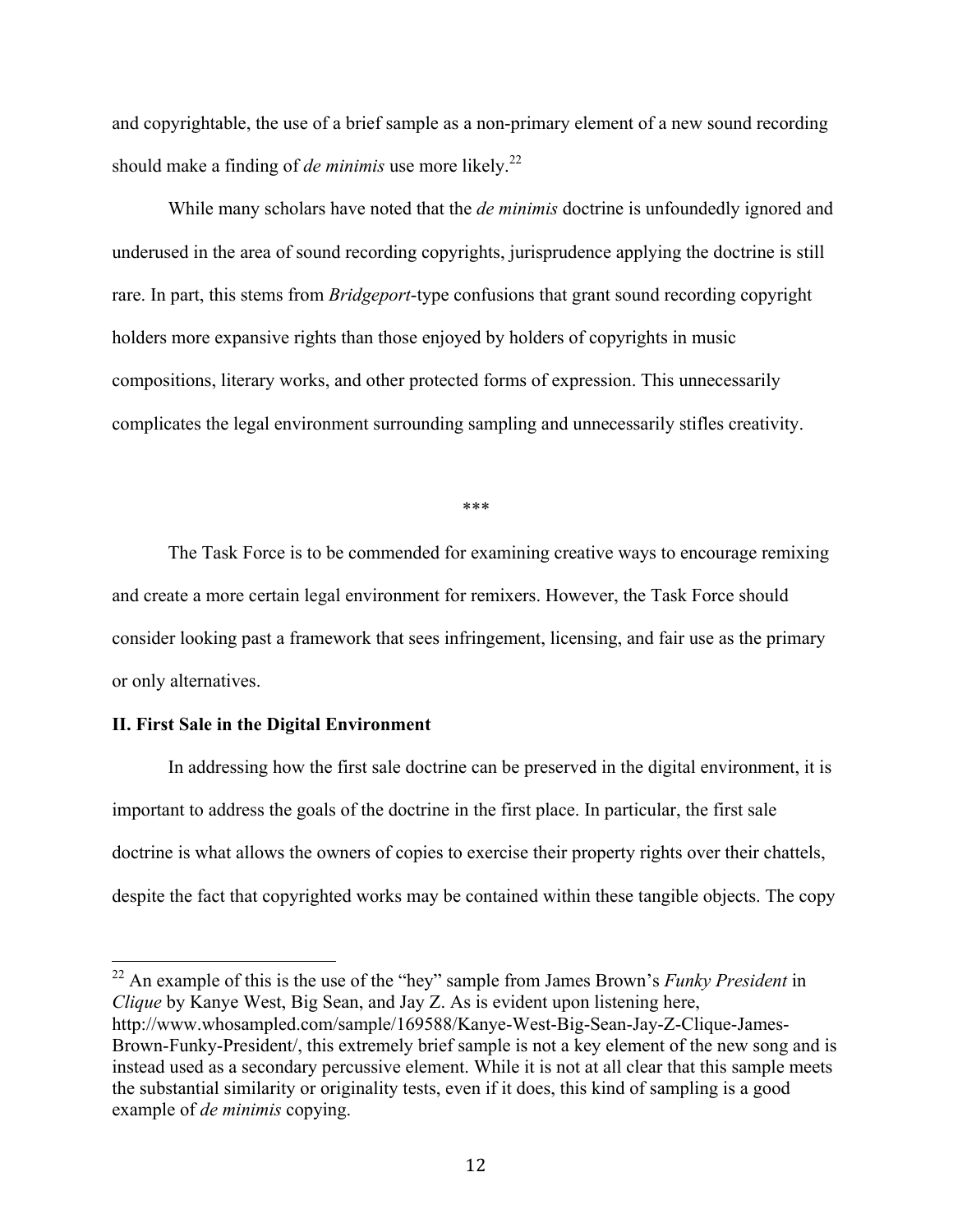owner's rights reflected in the first sale doctrine must be preserved regardless of the medium in which a work is fixed, and regardless of the technologies by which copyrighted works are sold.

#### *A. Inherent Benefits to Property Ownership Preserved by First Sale*

Preserving personal property rights over copies of copyrighted works can be regarded as an end it itself, but it also has several clear utilitarian goals as well.<sup>23</sup> In particular, (1) ownership of copies increases access to works, (2) promotes their preservation, (3) reduces transaction costs, and (4) preserves the privacy of consumers. It also allows for users to make private annotations and other helpful modifications, as well as promoting platform competition.<sup>24</sup>

#### *1. Increasing Access*

The first sale doctrine promotes access to works in a number of ways. It permits books to be lent to friends and shared by a family. Without the first sale doctrine, there could be no libraries, and schools might have to re-buy textbooks every year for each student. The first sale doctrine also enables secondary markets: Used bookstores and music stores obviously depend on the first sale doctrine, as do video rental services. Even yard sales and estate sales are only able to find new owners for books and other media thanks to the first sale doctrine. Secondary markets do not merely provide access to media that would otherwise be unavailable, often at lower cost, but they provide access in a variety of transactional formats than publishers would necessarily provide on their own. For example, rental and subscription services are business models created by entrepreneurs who depend on the first sale doctrine.

 <sup>23</sup> *See* Molly Van Houweling, *The New* Servitudes, 96 GEO. L. REV. 885, 898-905, 914-16 (2008); R. Anthony Reese, *The First Sale Doctrine in the Age of Digital* Networks, 44 BOSTON COLLEGE L. REV. 577 (2003); Joseph P. Liu, *Owning Digital Copies: Copyright Law and the Incidents of Copy Ownership*, 42 WM. & MARY L. REV. 1245, 1303, 1310-11, 1320-21, 1330-33, 1336 (2001).

<sup>24</sup> *See* Aaron K. Perzanowski & Jason Schultz, *Digital Exhaustion*, 58 UCLA L. REV. 889, 894- 901 (2010).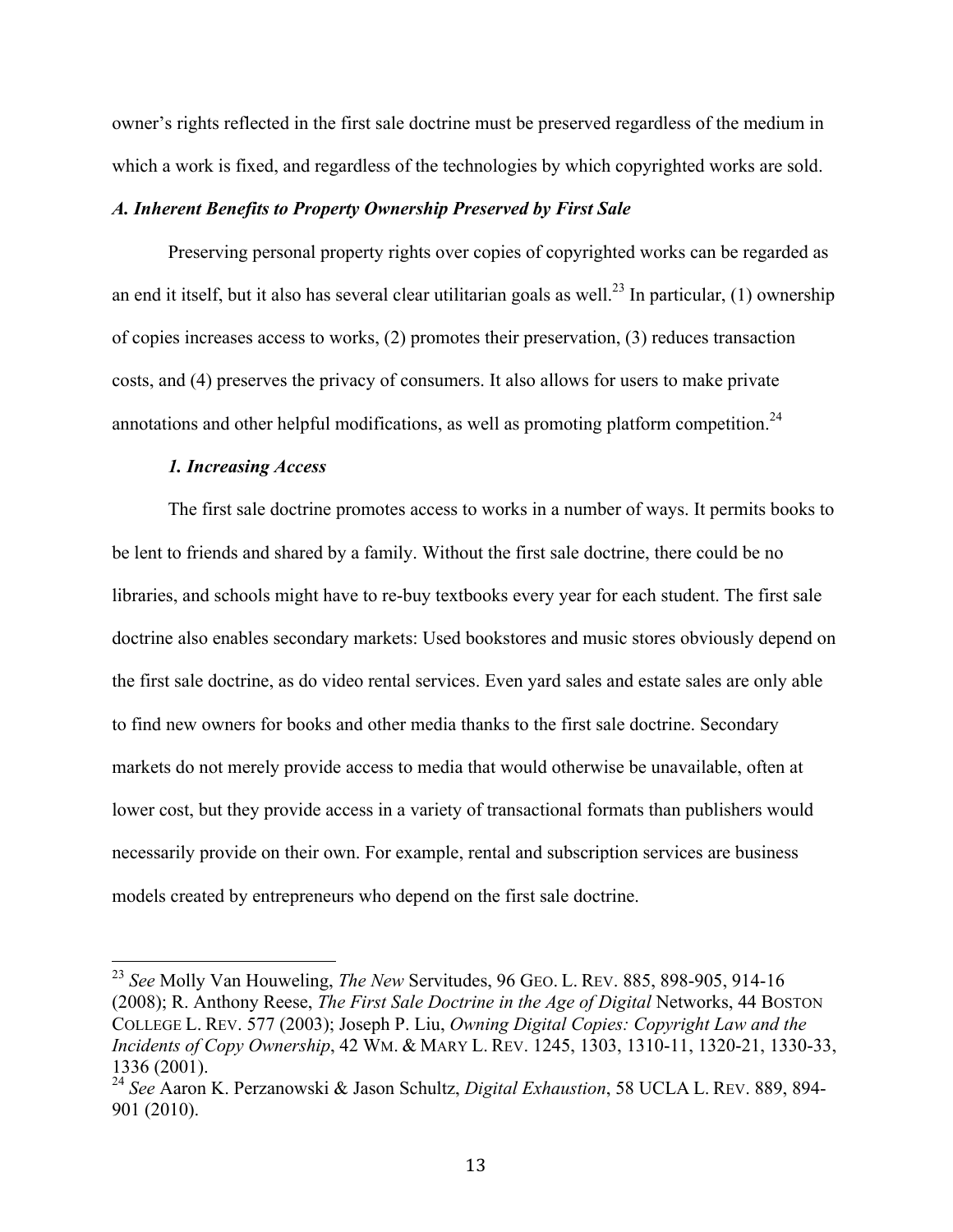#### *2. Preservation*

Preservation also is a natural benefit of the first sale doctrine. Allowing non-exclusive ownership of copies of copyrighted works promotes the dispersal of different copies in different locations, enhancing the chances of at least one copy surviving as time passes.<sup>25</sup> Indeed, it is only the first sale doctrine that permits books to be passed down through the generations—without it, a father would infringe copyright if he left his personal library to his children in his will. Should a copyright holder, or any other party, have the centralized authority to control access and distribution of copyrighted works, the inherent tendency to minimize secondary markets and reinforce sales of new goods would reduce the chances of preservation through dispersal. In more formal contexts, too, preservation without permission prevents a party who desires to manufacture or curate a particular account of the history of their works from removing nonpublic domain works from the public record.

The benefits of access and preservation also work in concert to allow for discovery of works by new audiences. The persistence of copies of works beyond the time during which they are exploitable by copyright holders, combined with the unrestricted exchange of copies, allows the serendipitous discovery of works that plays a key role in cultural transmission. The used bookstore, secondhand record store, and garage sale share this role, in different ways, with libraries. Not only can particular works be accessed for less; but many works that may be underrepresented in new sales will also be more represented, and at discounted prices that

 <sup>25</sup> *See, e.g.,* Brent Evan Walker, *The Survival of Films Often Depends Upon Who Distributed Them*, Mack Sennett: A Celebration of the King of Comedy and his Studio, Films, and Comedians, Feb. 17, 2010, http://macksennett.blogspot.com/2010/02/survival-of-films-oftendepends-upon.html. ("Universal Pictures—which was founded 100 years ago in 1910 by Carl Laemmle as the Independent Motion Picture Company (IMP)—dumped most of its silent films in the ocean. The majority of Universal silent features that survive today exist only because film collectors saved 16mm Universal 'Show at Home' prints of those films.")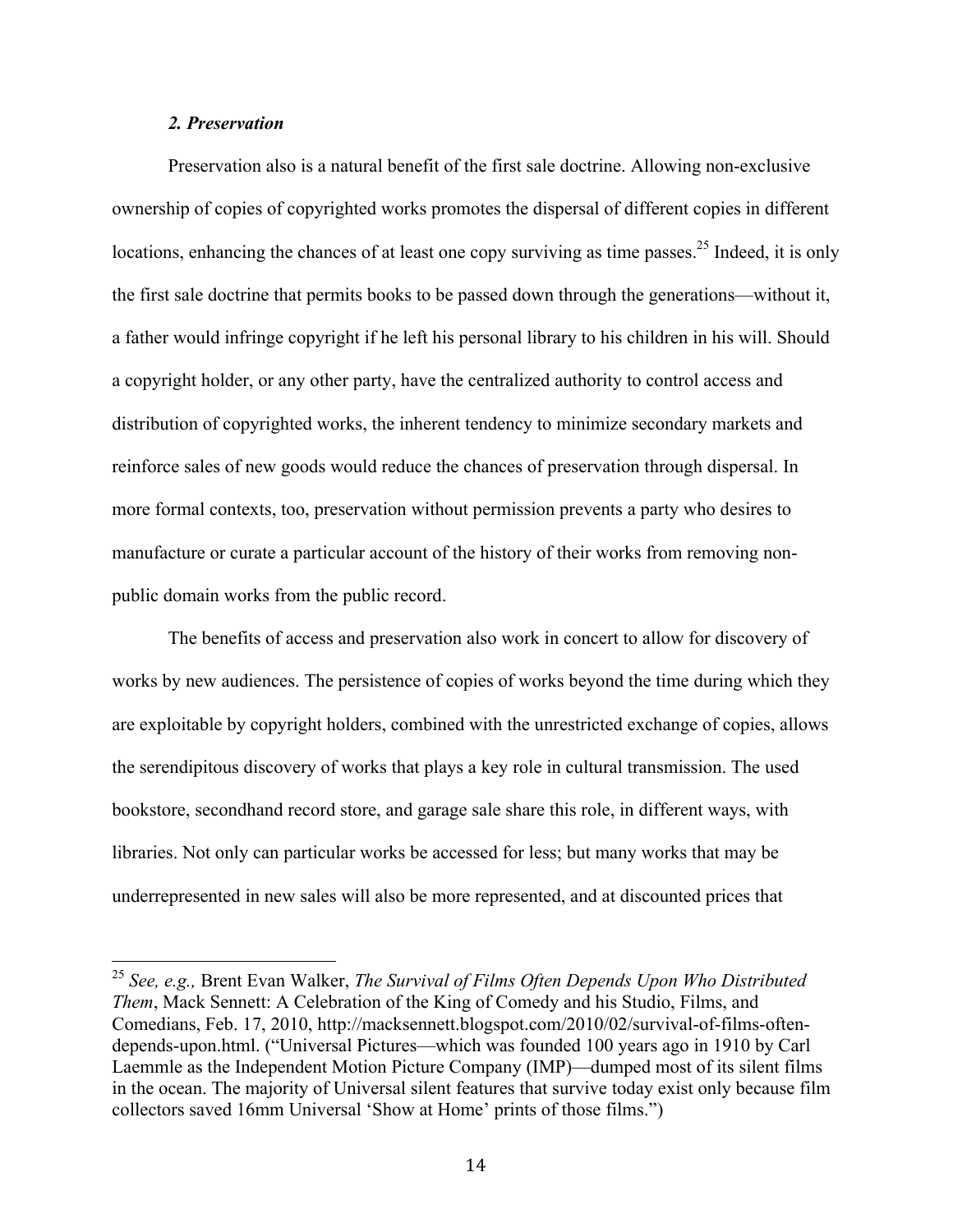encourage experimentation with non-marketed works. This extends the value of existing works that may not otherwise reach an audience, and that unforeseen audience can serve to further introduce those works to more members of the public.

#### *3. Transaction Costs*

A more fundamental advantage of assuring chattel ownership of copies of works is the way in which is brings transaction costs in copyrighted works down to a manageable level. Assuring the owner of a copy that she has complete control over its distribution removes from her the transaction cost of determining the copyright holder and requesting permission for distribution. Even assuming that copyright holders would freely grant distribution licenses with individual copies, each consumer would be saddled with the cost of interpreting the (likely detailed and varying) licenses on each copy. The debates leading up to the decision in *Kirtsaeng v. John Wiley & Sons, Inc.*<sup>26</sup> also highlighted potential transaction costs imposed in the absence of first sale. If, as Wiley argued, the applicability of the first sale doctrine depended on the place of manufacture, each owner of each copy would be required to investigate the location of the copy's manufacture before selling or lending it.

#### *4. Privacy*

The first sale doctrine protects the privacy of those who buy copyrighted works. Absent the ability for anyone to transfer ownership of a copy of a work to others, each sale of a work becomes affirmative knowledge of readership. Records of business transactions thus become much more direct reports upon individuals' reading, listening, and watching habits, removing a

 $26$  133 S. Ct. 1351 (2013).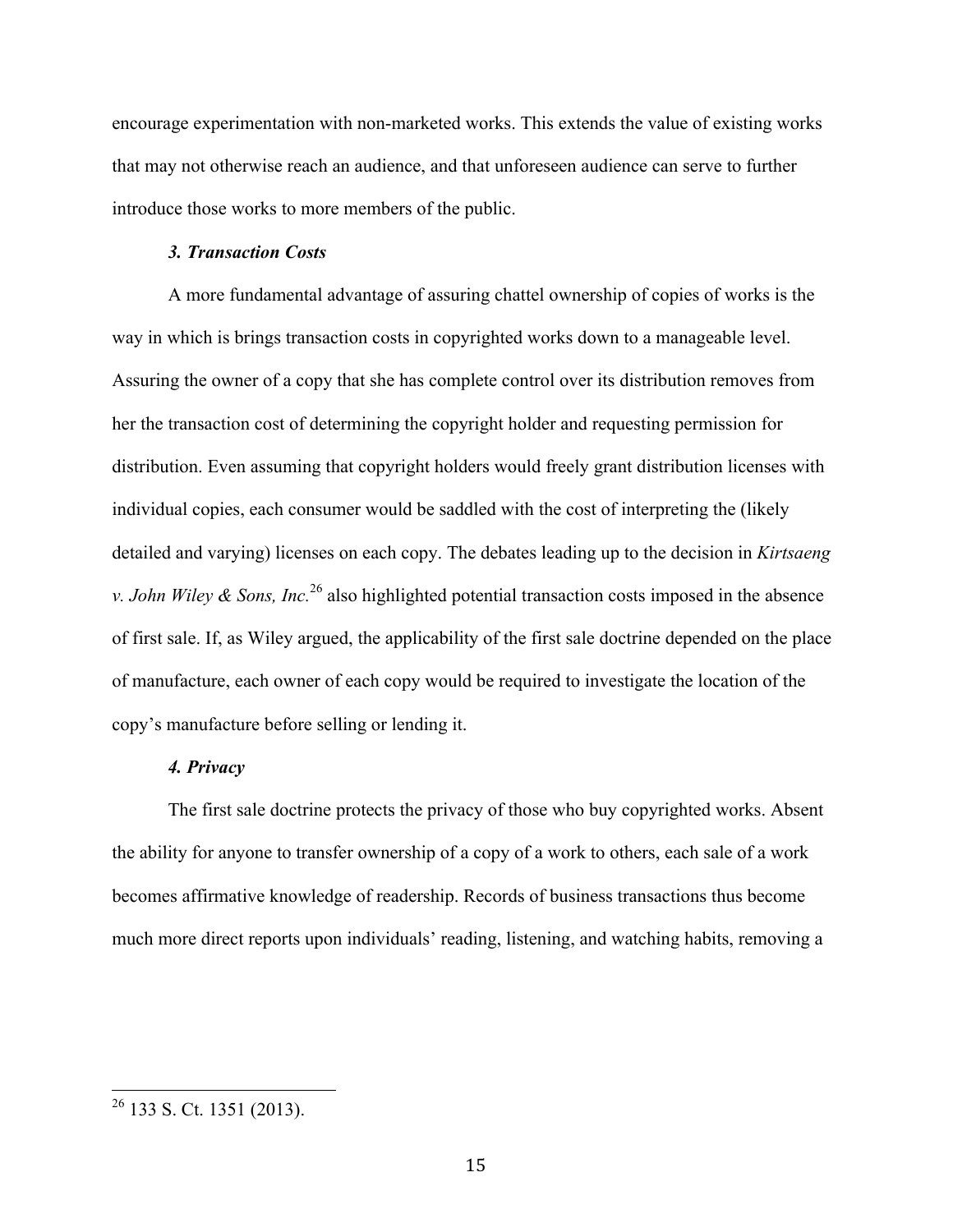source of easy anonymization that could otherwise protect individuals who might be persecuted for seeking information about their conditions or beliefs.<sup>27</sup>

The first sale doctrine, then, is not just a limitation on the distribution right; it is a reconciliation of the personal property rights of the copy owner with the intellectual property rights of the copyright owner, with all of the attendant benefits that that provides.

#### *B. First Sale Encompasses More than Distribution Rights*

The first sale doctrine is partly codified in section 109, which makes it clear that the lawful owner of a copy owner does not infringe copyright by further "distributing" her copy by selling it, lending it, or giving it away. But the first sale doctrine is older than this statutory codification, and finds its source in the common law. Notably, the doctrine goes further than merely limiting a copyright owner's distribution rights, and more comprehensively assures that the owner of a copy is able to exercise all the incidents of chattel ownership over her property, by modifying, repairing and displaying it, in addition to alienating it.

The history of this reconciliation is present throughout the history of the doctrine. In *Bobbs-Merrill v. Straus*, the Supreme Court was expressly concerned with the possibility for copyright restrictions on "vending" creating a restraint on alienation that would bind future owners of copies. Having divested themselves of the physical object, the seller has "parted with

 $27$  Perzanowski and Schultz also identify two other distinct benefits of the first sale doctrine: increased user innovation and platform competition. In brief, ownership of a copy generally permits unobjectionable user modification and improvement of that individual copy of a work (such as handbags made from books or clocks made from CDs, let alone highlighted textbooks or sheet music with added fingering notation); as well as reducing consumers being locked in to particular platforms, since they can recover costs of media by reselling them to repurchase in the new format. *Digital Exhaustion* at 897-901.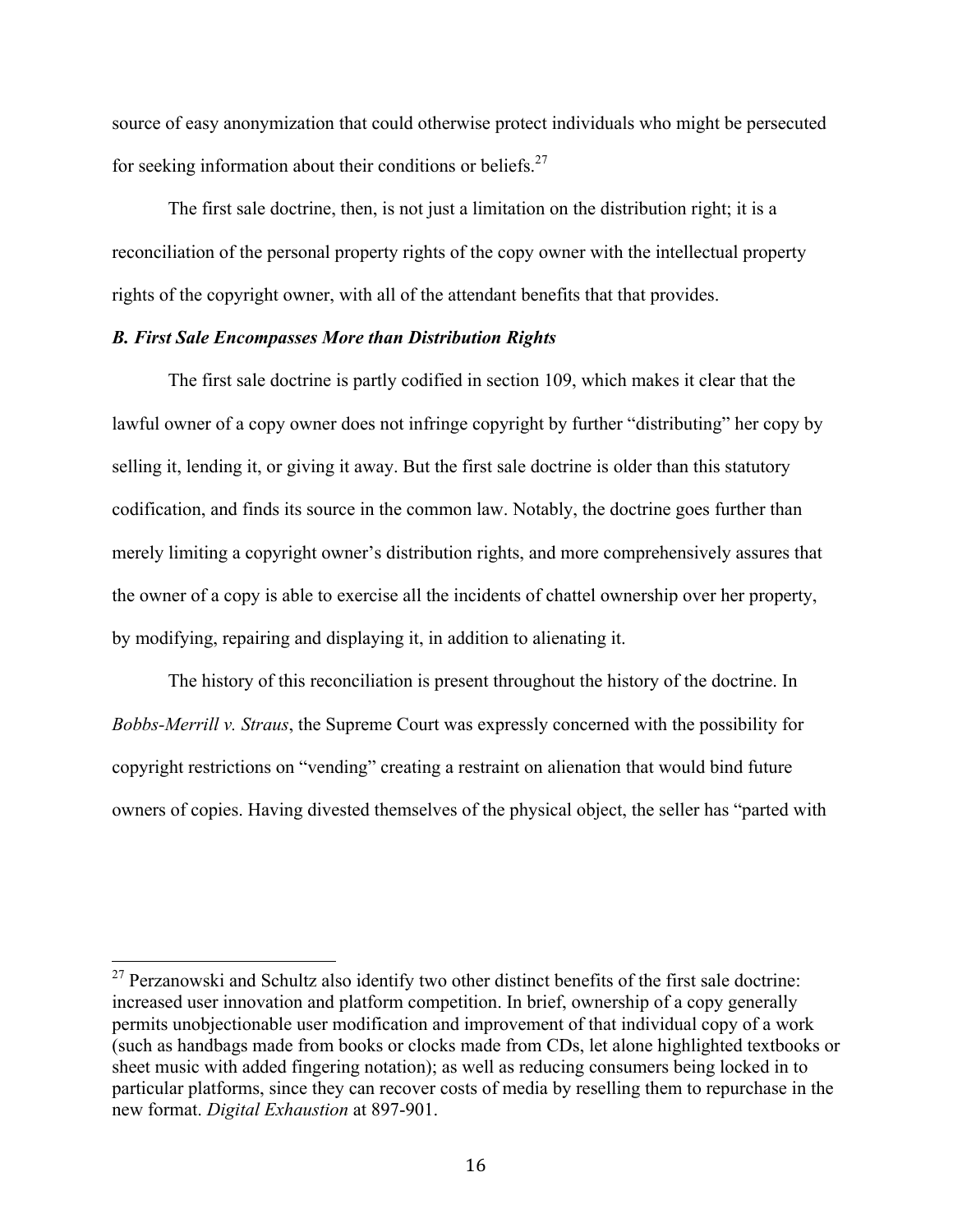all right to control the sale of it."28 This reflects a longstanding concept of common law against the "ordinary and usual freedom of traffic in chattels."29

But the owners of copies are entitled to do more than just distribute those copies against the wishes of the copyright holder; as Section 109 recognizes, owners of copies of works have the right to publicly display those works.<sup>30</sup> This right goes beyond simply setting the copy out for the public to view it; the statute also explicitly allows display via other technologies, so long as the display is of no more than one image of the copy at a time.

Beyond even this, though, courts have allowed displays of modified copies as well. In *Lee v. A.R.T. Co.*, the Seventh Circuit held that A.R.T. was not infringing any copyrights when it bought prints of Lee's artwork, modified them by mounting them on ceramic tiles, and resold them.31 Although Lee could plausibly argue that A.R.T. was not merely displaying or distributing the original works, $32$  the Seventh Circuit allowed the tiles under the first sale doctrine, noting simply that "[a]n alteration that includes (or consumes) a complete copy of the original lacks economic significance. One work changes hands multiple times, exactly what §  $109(a)$  permits, so it may lack legal significance too."<sup>33</sup>

This rationale, though more recently expressed by the Seventh Circuit in explicitly economic terms, is not a new one. Cases throughout the past century, including many predating *Bobbs-Merrill*, recognize the ability for owners of copies to make a number of modifications

 <sup>28</sup> 210 U.S. 339, 350 (1908).

<sup>29</sup> *Digital Exhaustion* at 889-90; Zechariah Chafee, Jr., *Equitable Servitudes on Chattels*, 41 Harv. L. Rev. 945, 981-82 (1928); *John D. Park & Sons Co. v. Hartman*, 153 F.24, 39 (6th Cir. 1907).

 $30\,$  17 U.S.C. § 109(c). Of course, owners of copies are also able to use their copies in any of the countless ways that do not implicate any of the exclusive rights enumerated within section 106. <sup>31</sup> 125 F.3d 580 (7th Cir. 1997).

<sup>32</sup> *See Mirage Editions, Inc. v. Albuquerque A.R.T. Co.*, 856 F.2d 1341 (9th Cir. 1988).

<sup>33</sup> *Lee v. A.R.T.*, 125 F.3d at 581.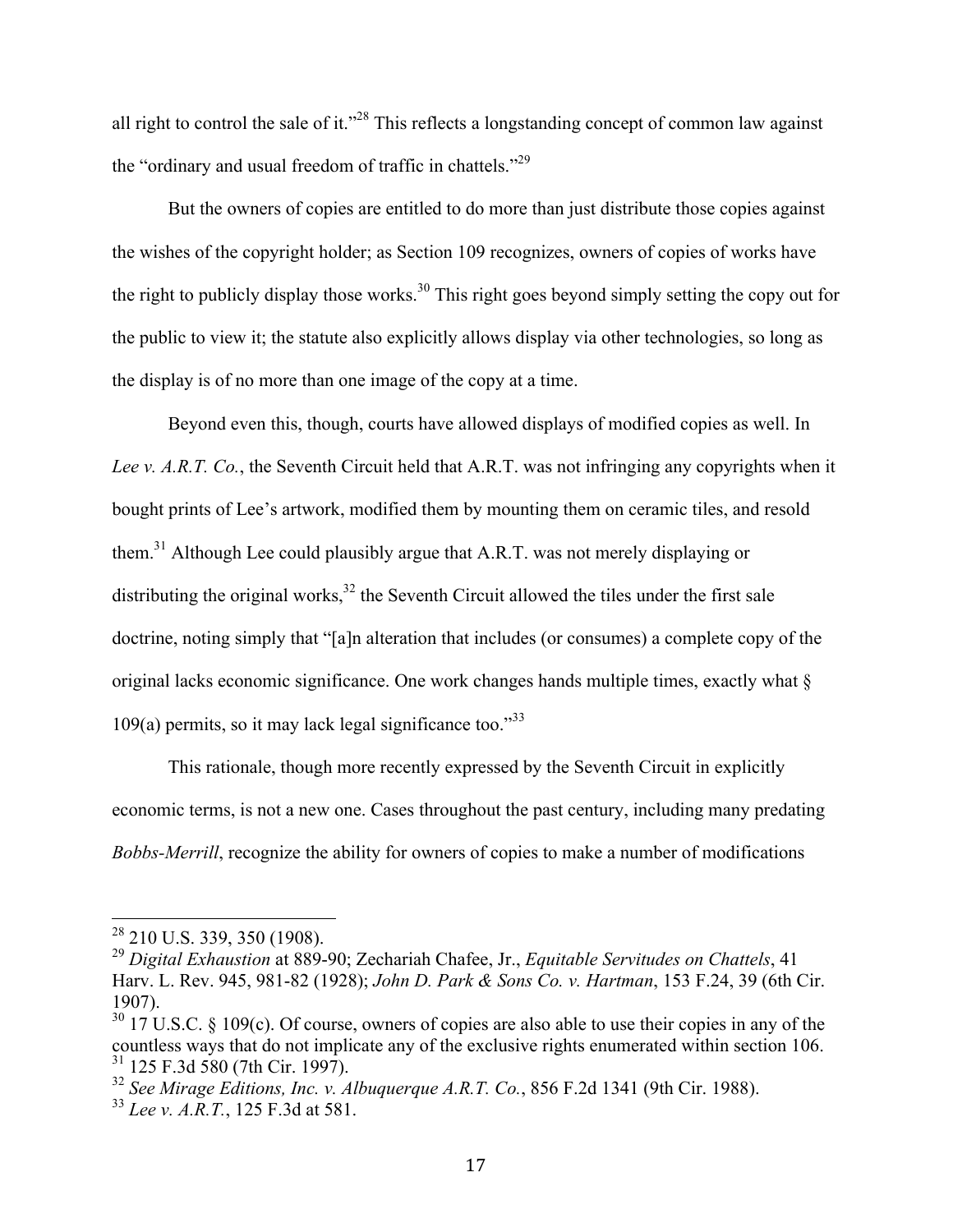that, today, would arguably have implicated the 106(2) right to prepare derivative works, or even the 106(1) right of reproduction.<sup>34</sup>

For instance, in *Harrison v. Maynard, Merrill & Co.*, the Second Circuit allowed a defendant, to take unbound book pages damaged by fire, rebind them, and sell them.<sup>35</sup> This, despite the fact that the copyright holder had originally sold the pages to another party under the condition that they be used as scrap paper. The Second Circuit reasoned that "the right to restrain the sale of a particular copy of a book…has gone when the owner of the copyright and of that copy has parted with all his title to it."36

In 1901, the Seventh Circuit similarly allowed a reseller to repair and resell damaged textbooks, including replacing missing covers with replicas of the original cover designs.<sup>37</sup> The sale of the books, the court held, "carried with it the ordinary incidents of ownership in personal property."<sup>38</sup> This included not just the right of alienation, but also a "right of repair or renewal," held by the current owner of the copy, which included the ability to replace the covers with "exact imitation[s] of the original."<sup>39</sup> This right to repair was explicitly drawn from doctrine in patent cases, which had held that ownership of a machine embodying an invention granted the owner the right to repair that machine without infringing the patent.<sup>40</sup> A right of repair for copies of copyrighted works might at first seem to exist by virtue of its exclusion from the exclusive

 <sup>34</sup> *Digital Exhaustion* at 912-25.

<sup>35</sup> 61 F. 689 (2d Cir. 1894).

<sup>36</sup> *Id.* at 691.

<sup>37</sup> *Doan v. American Book Co.*, 105 F. 772 (7th Cir. 1901).

<sup>38</sup> *Id.*

<sup>39</sup> *Id.* at 777.

<sup>40</sup> *Id.* at 777, citing *Chaffee v. Belting Co.*, 63 U.S. 217, 223 (1859) ("Hence, it is obvious that if a person legally acquires the title to that which is the subject of letters patent, he may continue to use it until it is worn out, or he may repair it, or improve upon it as he pleases, in the same manner as if it were property of any other kind."); *compare Aro Manufacturing Co. v. Convertible Top Replacement Co.*, 365 U.S. 336 (1961).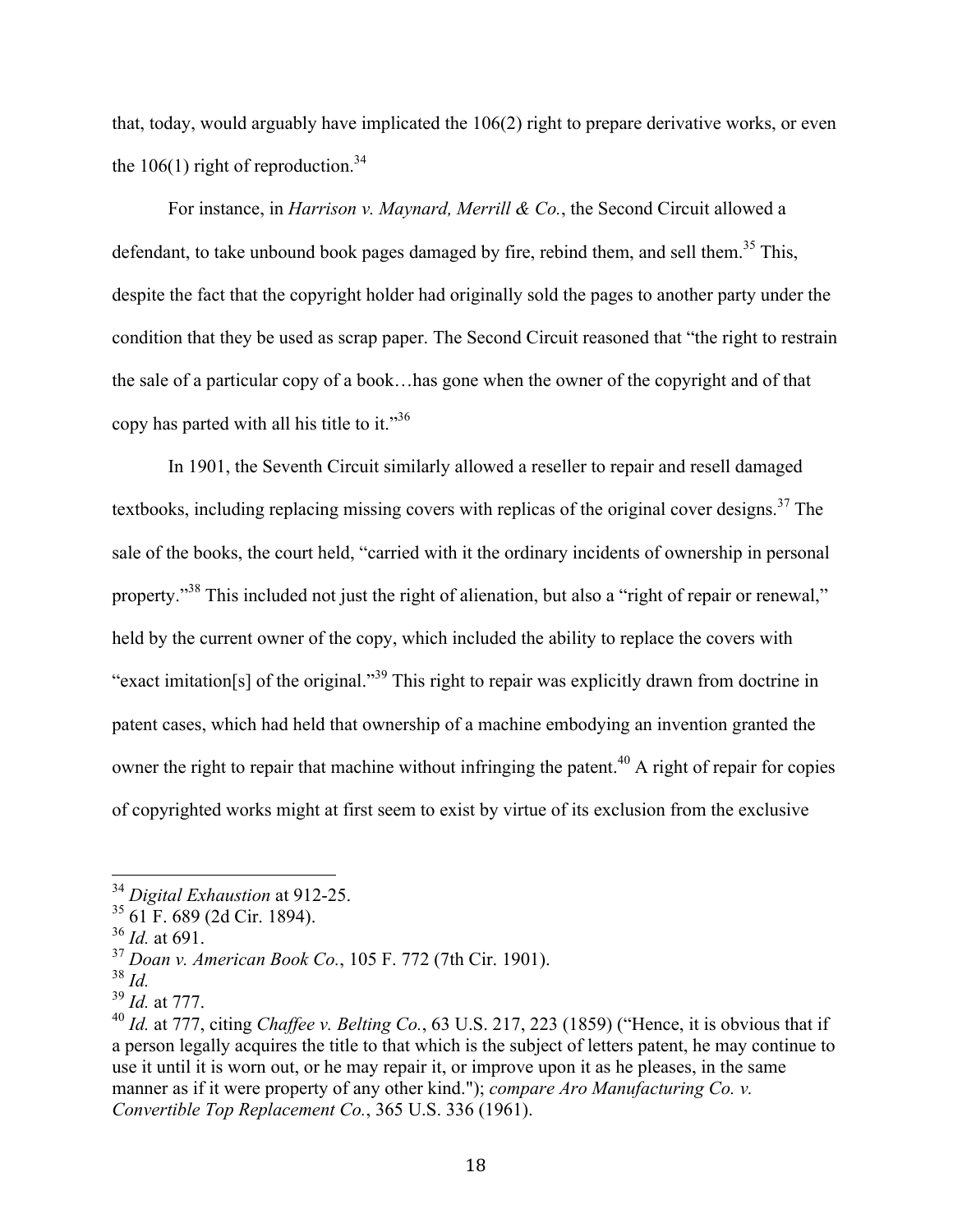section 106 rights, but when it encompasses even some replacement, it would seem to at least acknowledge some tension between some of the 106 rights and the copy owner's rights.

The creation of even more recognizably modified copies was recognized throughout the twentieth century. In *Kipling v. G.P. Putnam's Sons*, a publisher lawfully bought unbound pages of Rudyard Kipling's copyrighted works, and bound them together with other existing works, including uncopyrighted poems and a biography of Kipling.<sup>41</sup> Although the publisher clearly had the right to redistribute the purchased copies, in binding those pages to other works, it created a new, compiled work. The Second Circuit held that this was a valid exercise of the publisher's rights in the copies. 42

This line of cases, existing largely apart from the lineage of *Bobbs-Merrill*, points to a principle of copy ownership that goes beyond the right of alienation or a right of public display. The same rationale would seem to apply to a child's art-project collage just as well as that by a notable artist: if the new work, though composed in part of a plaintiff's work, actually incorporates the lawfully made and acquired copy of the original work, it should be lawful, as the Seventh Circuit says, since in consuming the copy, it lacks economic significance.<sup>43</sup> The same rationale pervades the other cases mentioned above. *Bobbs-Merrill* notes that copyright laws operate by "protecting the owner of the copyright in his right to *multiply* and sell his production."44 In other words, uses of the work that do not multiply economically significant

 <sup>41</sup> 120 F. 631 (2d Cir. 1903).

<sup>42</sup> *Id. See also Fawcett Publications v. Elliot Publishing Co.*, 46 F. Supp. 717 (S.D.N.Y. 1942) (allowing defendant to bind comic books from two different publishers together and resell the collected works as "Double Comics.").

<sup>43</sup> *But see Rosebud Entertainment, LLC v. Professional Laminating LLC*, Civ. No. WDQ-12- 04252013, 2013 U.S. Dist. LEXIS 10368 (D. Md. July 24, 2013) (declining to apply the first sale doctrine for magazine covers laminated onto commemorative plaques or copied and embedded within crystal, but finding both to be fair uses).

<sup>44</sup> *Bobbs-Merrill*, 210 U.S. at 350 (emphasis added).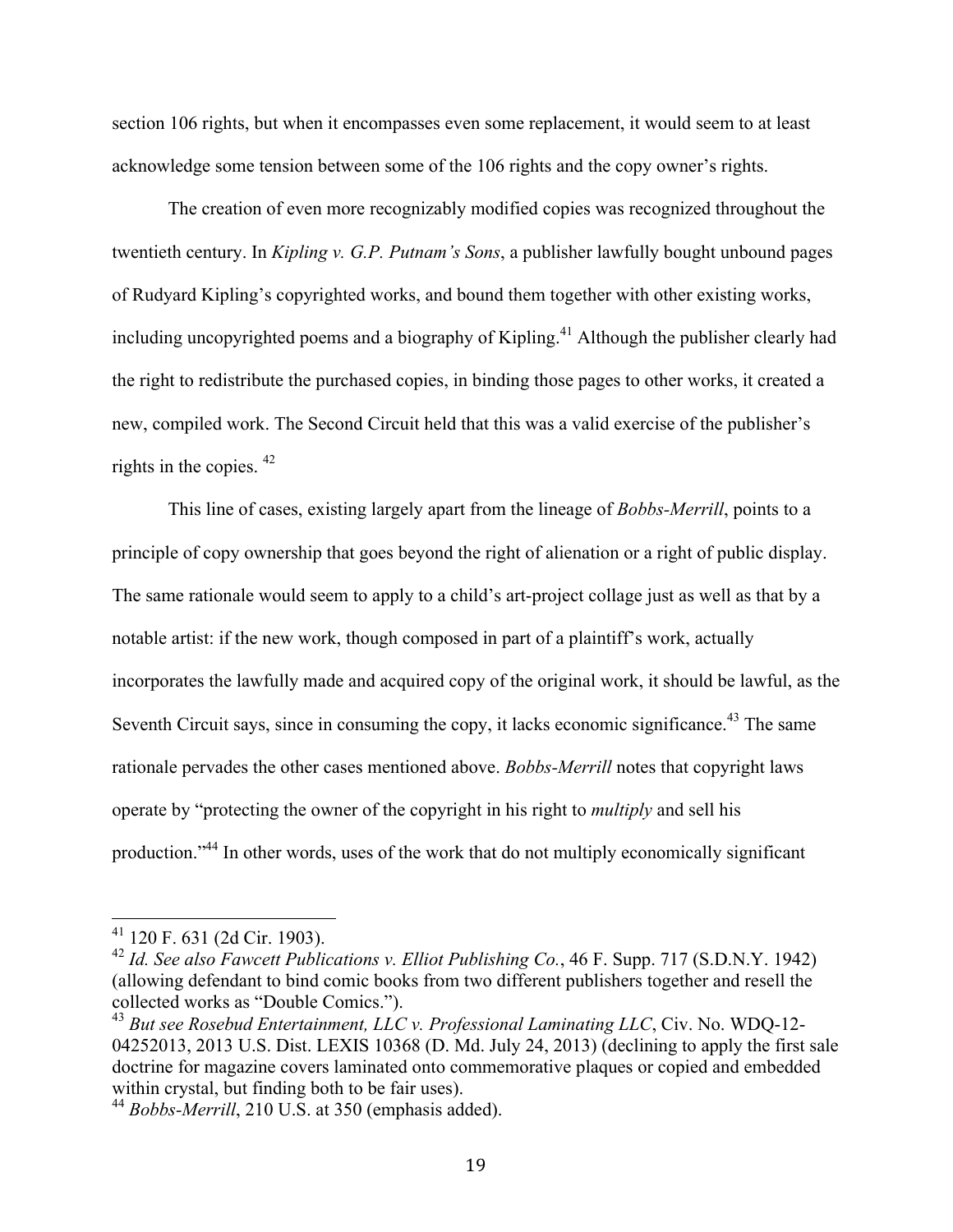instances of the work (whether by reproducing copies, generating new public performances, or producing multiple new derivative works) should be left for the owner of the copy to exercise.

#### *C. Digital Uses and Copy Ownership*

The foregoing history demonstrates how first sale is not just about permitting the resale and lending of copies of works, but more comprehensively protecting the traditional rights of copy owners without prejudicing the legitimate interests of copyright owners. It is a doctrine that evolved through the common law, informed by the traditional rights that owners of any chattel have over their own property.

Many of the ways first sale has traditionally operated, however, have been called into question in the digital era. While copyright law still concerns itself with "copies," a "copy" might now be nothing more than a series of bits on a disc—or stored as the state of a series of floating-gate transistors on flash memory chips.

In some respects, Congress has acted to further the rights of copy owners in the digital era by clarifying that owners of copies of software are entitled, under some circumstances, to make reproductions of that software. For instance, owners of individual copies are entitled to do more than simply distribute and display them. Because using computer programs necessarily results in them being copied in computers' RAM, in 1980, Congress created a statutory limitation for these necessary reproductions them that largely parallels first sale.<sup>45</sup> Congress also expressly recognized the right of the software copy owners to make backup copies. However, the various other changes in the way that digital media and technology affect the 106 rights have not been thoroughly addressed by section 117.

 $^{45}$  17 U.S.C. § 117. Section 117 also explicitly allows the owners of computer programs to create backup copies of their programs—a measure which could be seen as a modern parallel to a right to repair.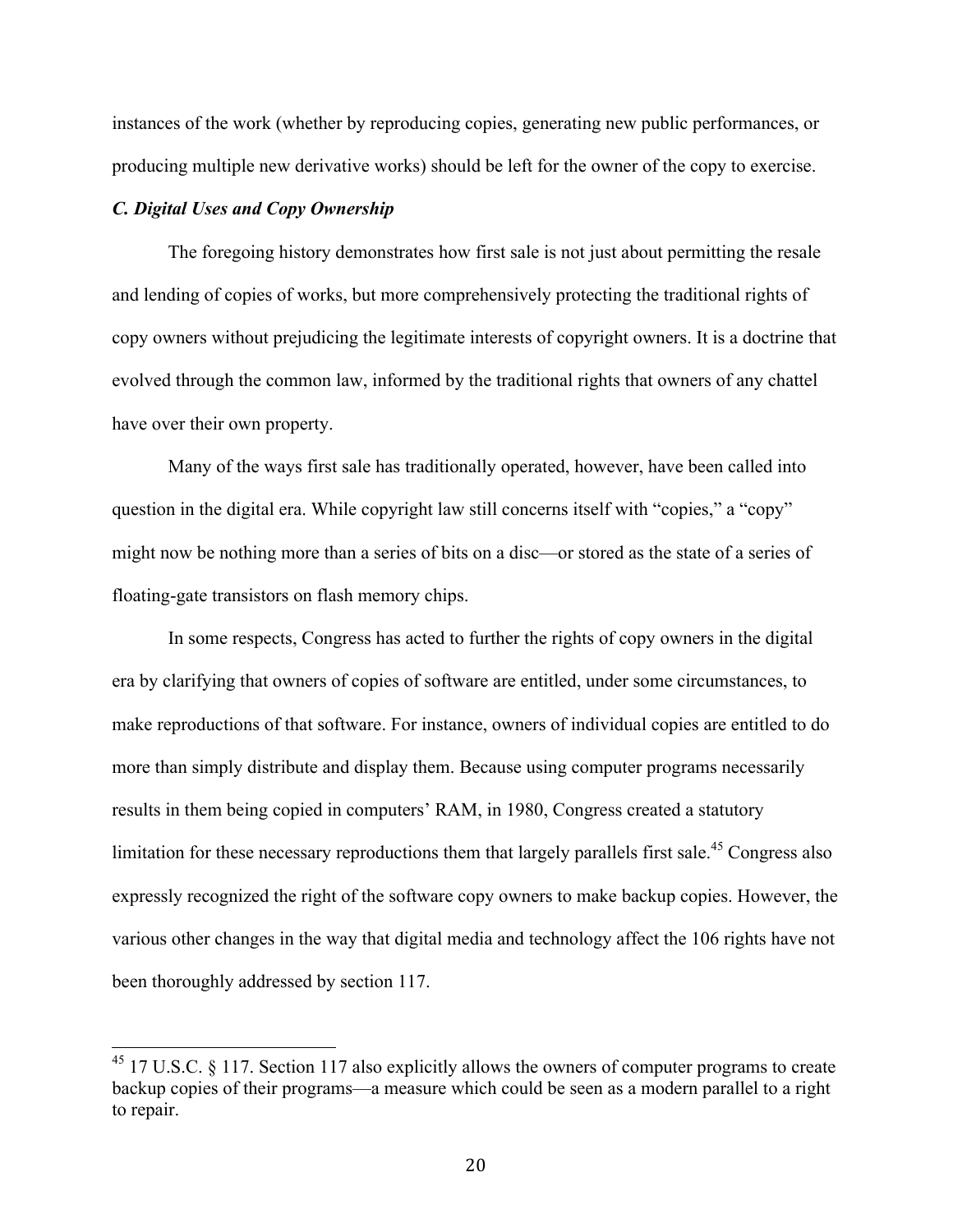In short, the rights and values that the first sale was designed to protect are inadequately addressed by the formulations of sections 109 and 117, and ensuring the continued viability of the first sale doctrine in the digital age will require the recognition of a number of facts that were not apparent in the last few decades of the twentieth century. The Green Paper notes one of these facts—that digital copies have the potential to be essentially perfect—but two other, separate aspects of digital technology are more likely to have a direct effect on first sale.

First, nearly all digital copies of copyrighted works must be reproduced in order to be used. Section 117 only recognizes this fact for computer programs, and not digital media such as audio, text, and video files.

Secondly, bandwidth and storage have become affordable enough that many, if not most, consumers, are not buying copies already fixed in tangible media, but rather are paying to have works fixed into tangible media that they already own. A consumer buying an mp3 from an online retailer may own a "copy" in the sense of the Copyright Act, but only insofar as he owns the tangible medium of his hard drive (or solid state memory), on which a copy of the copyrighted work is stored.46

A third development developed less through technological change, but via new business practices that evolved in a now-defunct legal environment. End-User License Agreements (EULAs) for software typically now state that, despite any appearances to the contrary, the consumer never owns the copy of the work she buys. Such terms are ubiquitous in transactions

<sup>&</sup>lt;sup>46</sup> Since a copy of a copyrighted work is, by definition, a material object, a digital download is a "copy" cognizable under the Copyright Act only insofar as it is embodied in physical media. Typically, this will be the hard drive of the user who downloads it. Thus, any dispute over the ownership of the particular copy necessarily involves the question of who owns the portions of the user's hard drive containing the work. As we will cover below, this results in the absurdity, when copyright holders claim ownership of downloaded copies, of copyright holders asserting chattel ownership of portions of consumers' computers and other devices.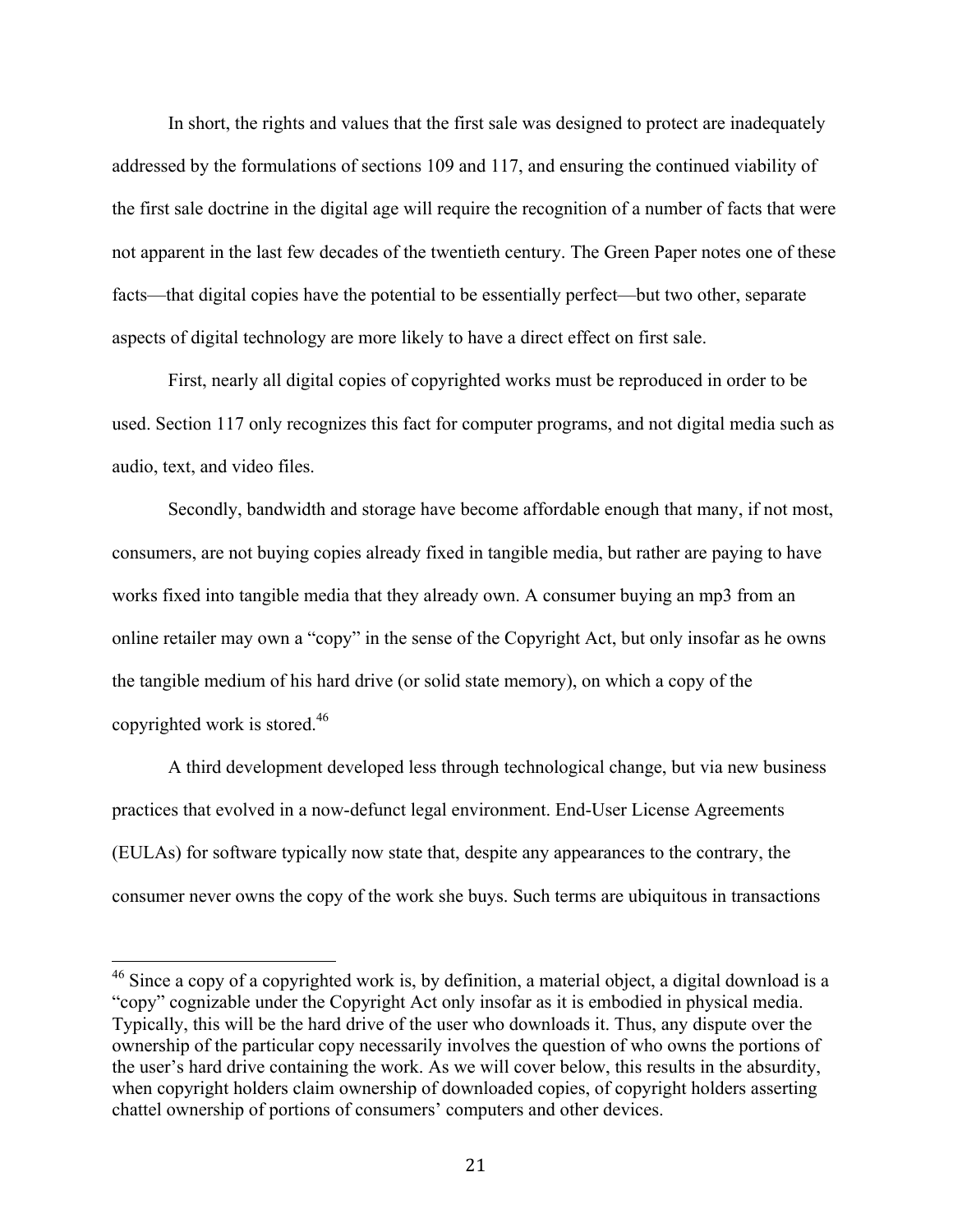involving software, but the potential for their expansion into other forms of digital media present the prospect of undoing much of what *Bobbs-Merrill* accomplished.

These developments come together in two of the scenarios identified in the green paper: the inability for consumers to transfer (and use in other ways) copies they have lawfully purchased, and the potential elimination of copy ownership altogether for digital media.

## *1. Reversing* **Bobbs-Merrill** *Through Licensing Terms*

*Vernor v. Autodesk, Inc.*<sup>47</sup> highlighted the potential for erosion of the first sale doctrine with regard to EULAs. Like many, if not most, commercial software today, Autodesk's AutoCAD program was sold with a EULA that specified that title to the copy of the program was retained by Autodesk; Autodesk claiming that the copy was licensed, and not sold to the user.<sup>48</sup> This formulation was born of a time when the copyrightability of software itself was in question, and represented an attempt to stretch chattel rights to fill the potential gap left by copyright.<sup>49</sup> Today, however, such provisions serve as a significant barrier to the application of section 109. Since section 109 applies the first sale doctrine only to "owners" of copies, this brief disclaimer in the EULA, according to *Vernor*, serves to render section 109 inapplicable. Thus, the terms of an agreement between Autodesk and a third party determine whether or not Vernor, with no privity to that agreement, is liable for copyright infringement.

 <sup>47</sup> 621 F.3d 1102 (9th Cir. 2010).

<sup>&</sup>lt;sup>48</sup> This formulation—the idea that a physical object, and not a copyrighted work, is "licensed" instead of "rented," "borrowed," or "leased" tends to obscure the distinction drawn in section 202 between the copyrighted work and its embodiments in individual copies.

<sup>49</sup> *See Softman Prods. Co. v. Adobe Sys.*, 171 F. Supp.2d 1075, 1083 (C.D. Cal. 2001). But even in their early days, EULAs were at least in part intended to get around the first sale doctrine; in fact, section 109's current prohibitions on renting software grew up out of enforcement concerns, and were cited by the Third Circuit in 1991 as rendering EULAs that specified that transactions were licenses and not sales "largely anachronistic." *See Step-Saver Data Sys. v. Wyse Tech.*, 939 F.2d 91, 96 (3d Cir. 1991).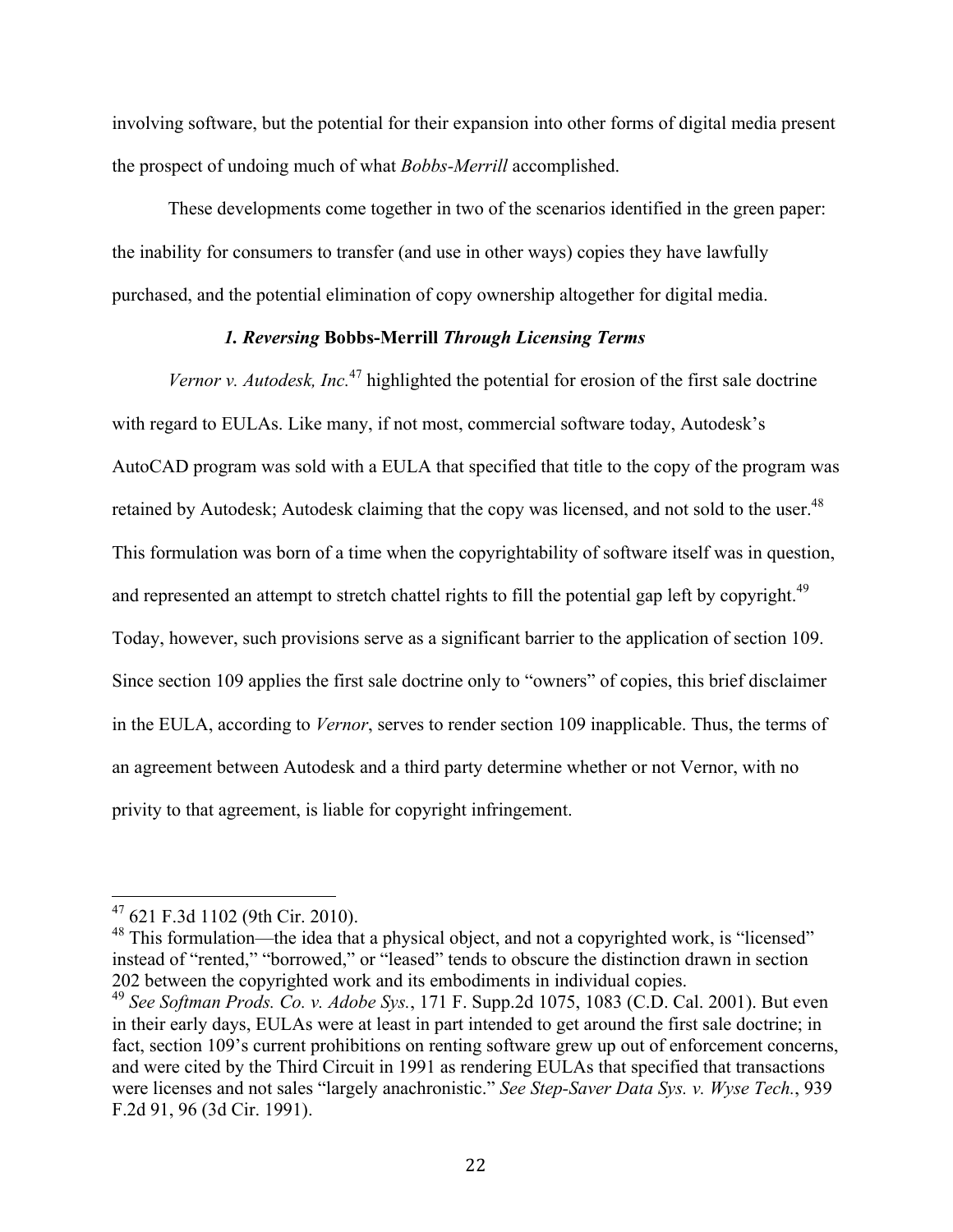In two separate ways, then, *Vernor* appears at odds with *Bobbs-Merrill* (and other cases that similarly recognize that printed notices are insufficient to trump traditional rights of copy ownership, such as *UMG Recordings, Inc. v. Augusto*<sup>50</sup>). First, *Bobbs-Merrill* was concerned about how restrictions on distribution could bind parties with no privity of contract with the copyright holder at all.<sup>51</sup> Second, *Bobbs-Merrill* refused to reserve rights to the copyright holder despite the copyright holder's expressed, written desire to do so. The Supreme Court discounted the printed disclaimer that "no dealer is licensed to sell [the book] at a less price, and a sale at a less price will be treated as an infringement of the copyright."<sup>52</sup> The Court refused to treat this disclaimer as a license, in contrast to the *Vernor* court's enforcement of the EULA as a valid restriction of rights.<sup>53</sup> The use of the term "license" within the disclaimer did not make the notice a valid license; nor, would it seem, would a more explicit labeling of it have changed the Supreme Court's holding. Notably, it cites approvingly a patent case where the claim to a license was more explicit than that in *Bobbs-Merrill*; this too was rejected.<sup>54</sup>

It seems likely that the sort of license contemplated at the creation of the first sale doctrine was more than a boilerplate set of terms unsupported by the understanding of the parties.<sup>55</sup> For most consumer software, the interaction between merchant and consumer bears all

 $50$  628 F.3d 1175 (2011), refusing to enforce a purported license agreement that claimed that a record label retained title in a CD and only licensed the copy.

<sup>51</sup> *Bobbs-Merrill*, 210 U.S. at 350.

<sup>52</sup> *Id.* at 341.

<sup>&</sup>lt;sup>53</sup> *Id.* at 350 ("There is no claim in this case of contract limitation, nor license agreement controlling the subsequent sales of the book.").

<sup>54</sup> *See Cotton Tie Co. v. Simmons*, 106 U.S. 89 (1882) (patented cotton bale ties stamped "licensed to use once only" could be reused without infringing patent).

<sup>&</sup>lt;sup>55</sup> Software manufacturers need not fear that *Bobbs-Merrill* prevents the leasing of software any more than the traditional caution against restraints on alienation prevents companies from leasing or selling cars. All that this means is that if a buyer has an objectively reasonable belief, based upon the characteristics of the transaction, that she is buying a copy and not leasing it, the first sale doctrine should apply.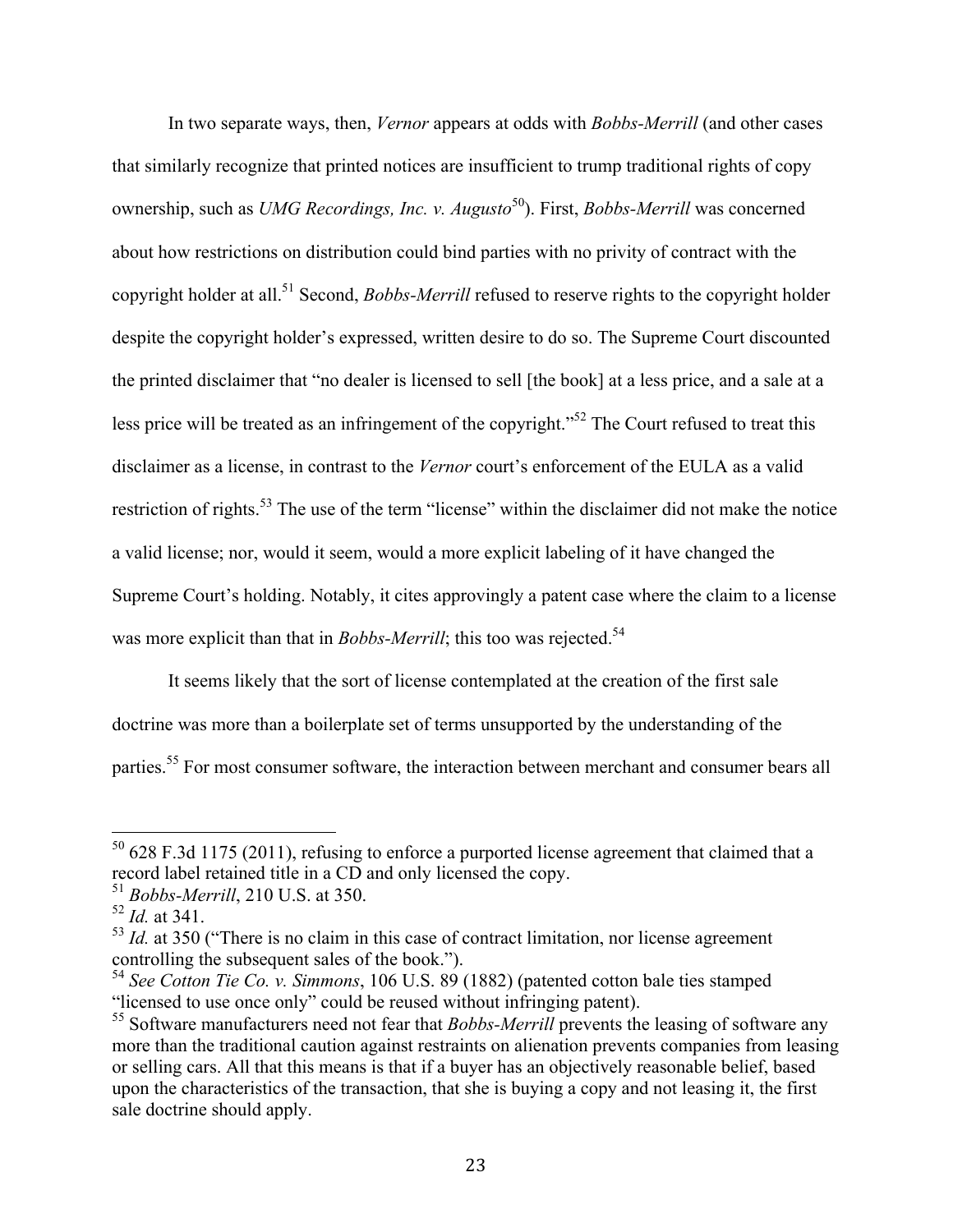the hallmarks of an outright sale: a single copy of the software is exchanged for money in a onetime transaction. Whether the software is embodied in an optical disk like a CD or a DVD, the copyright owner makes no serious effort to reclaim the media later. In the case of a downloaded copy, the copyright holder makes no claim on ownership of the portions of the user's hard drive that contain the work. To any eyes but those of a lawyer inspecting the EULA, the consumer has bought a single copy of the software, while the copyright holder retains copyright in the work.

Despite this, courts and commentators have given significant weight to terms of EULAs, apparently provided they formulate their notices properly. If this were true, it represents a de facto reversal of a century-old precedent, unless the lesson to be drawn from *Bobbs-Merrill* is, in fact, that publishers can restrain alienation if their licensing attorneys are careful enough.

The consequences of this holding, so far, have largely been limited to the realm of software. It would seem improbable, for instance, for book publishers to attempt to baldly challenge *Bobbs-Merrill* by placing more detailed EULAs in the inside covers of new paperbacks. However, clicking through EULAs without reading them has become a necessary evil in paying for all manner of digital media today.<sup>56</sup> Many, if not most, platforms style the transaction as a license in their EULAs, despite references on websites and online stores to "buying" and "owning" copies. Two related concerns stem from this state of affairs. First is that retailers not deceive consumers as to the nature of the transaction. Second is the need to ensure that media can be purchased at all. While copyright holders are under no legal obligation to sell

<sup>&</sup>lt;sup>56</sup> Expecting consumers to bear the informational costs of reading, comprehending, and making the Hobson's choice of assenting to all of these agreements is, at best, a convenient fiction. In the similar realm of privacy policies, one study has estimated that users reading all relevant privacy policies would cost each person 76 work days a year, to the tune of an estimated \$781 billion annual opportunity cost to the United States. Aleecia M. McDonald & Lorrie Faith Cranor, *The Cost of Reading Privacy Policies*, 4:3 I/S: A JOURNAL OF LAW AND POLICY FOR THE INFORMATION SOCIETY 540 (2008), available at

http://moritzlaw.osu.edu/students/groups/is/files/2012/02/Cranor\_Formatted\_Final.pdf.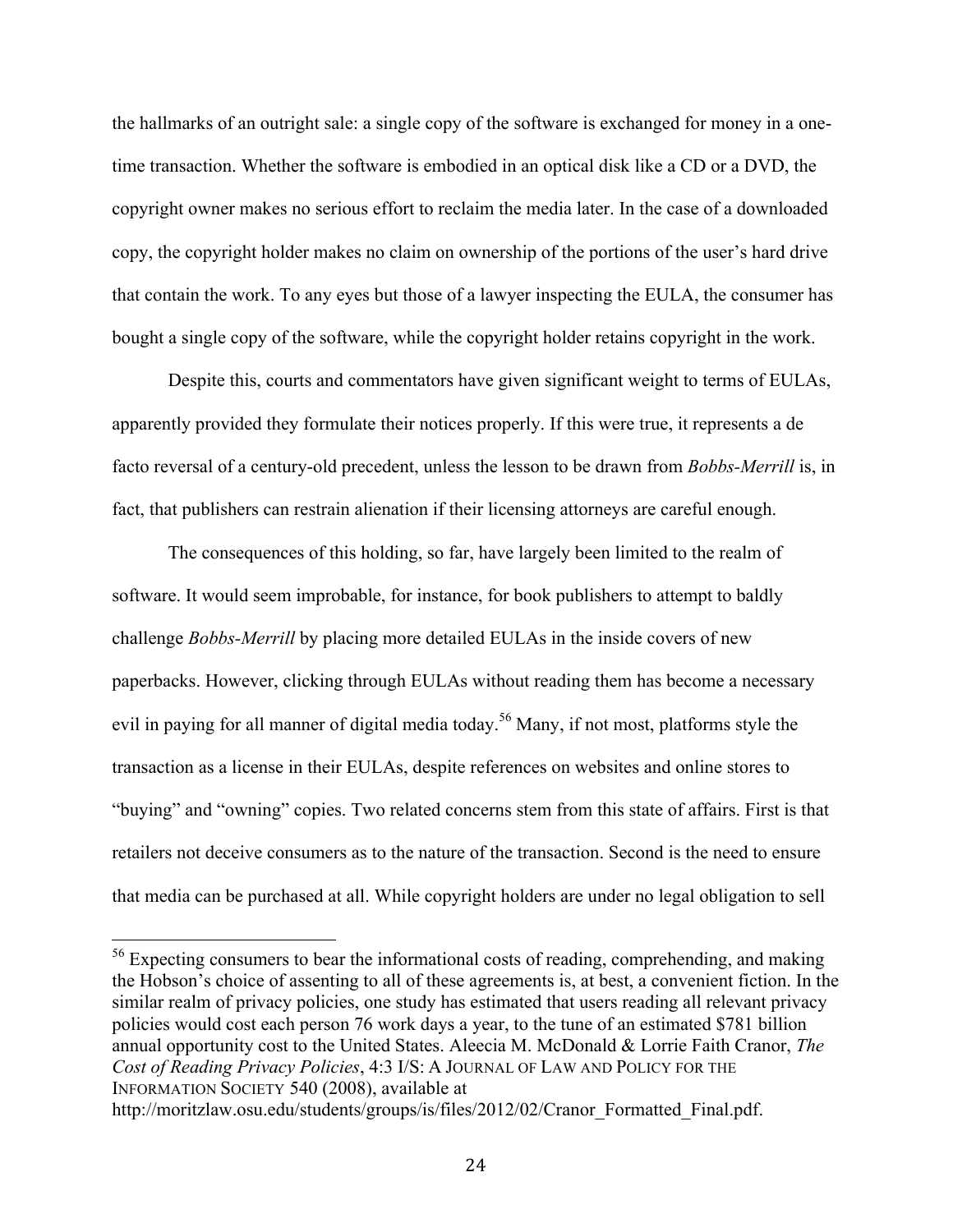copies of their works, they should be required to be clear if they are not selling copies at all, providing consumers with the information necessary to make their purchasing decisions wisely. That such information might create incentives for reasonably priced sales in a number of formats is a consequence that copyright holders should be prepared to deal with.

The effect of EULAs upon de facto owners of copies extend beyond restrictions on distribution (and display), though. Since section 117, like section 109, only applies to owners of copies, the standard EULA, which claims that the user is not the owner of the copy, renders section 117 inapplicable.

The consequence of this is potentially more severe than the inapplicability of section 109. While a consumer's liability exposure in the absence of section 109 would only become apparent upon her attempting to distribute a copy of the work, a user's liability in the absence of section 117 is triggered every time he uses the computer program.

Until digital consumer media became commonplace, it was nearly unthinkable that the ordinary, private use of a copy could trigger copyright liability. However, thanks to a rigid interpretation of the reproduction right and the essential nature of computing technology, every running of a copyrighted application, playing of an mp3, or watching of a video file bears a threat of liability that is imperfectly and flimsily covered by section 117. For files that do not fit within the statute's covered "computer programs," each use by the consumer must be subject to explicit or implicit permission of the copyright holder, justified as a fair use or other noninfringing form of reproduction, or a possible source of liability. Even for computer programs, a lack of ownership, as determined by the EULA, or even through the use of a friend's borrowed laptop, results in the same threat of illegality.

25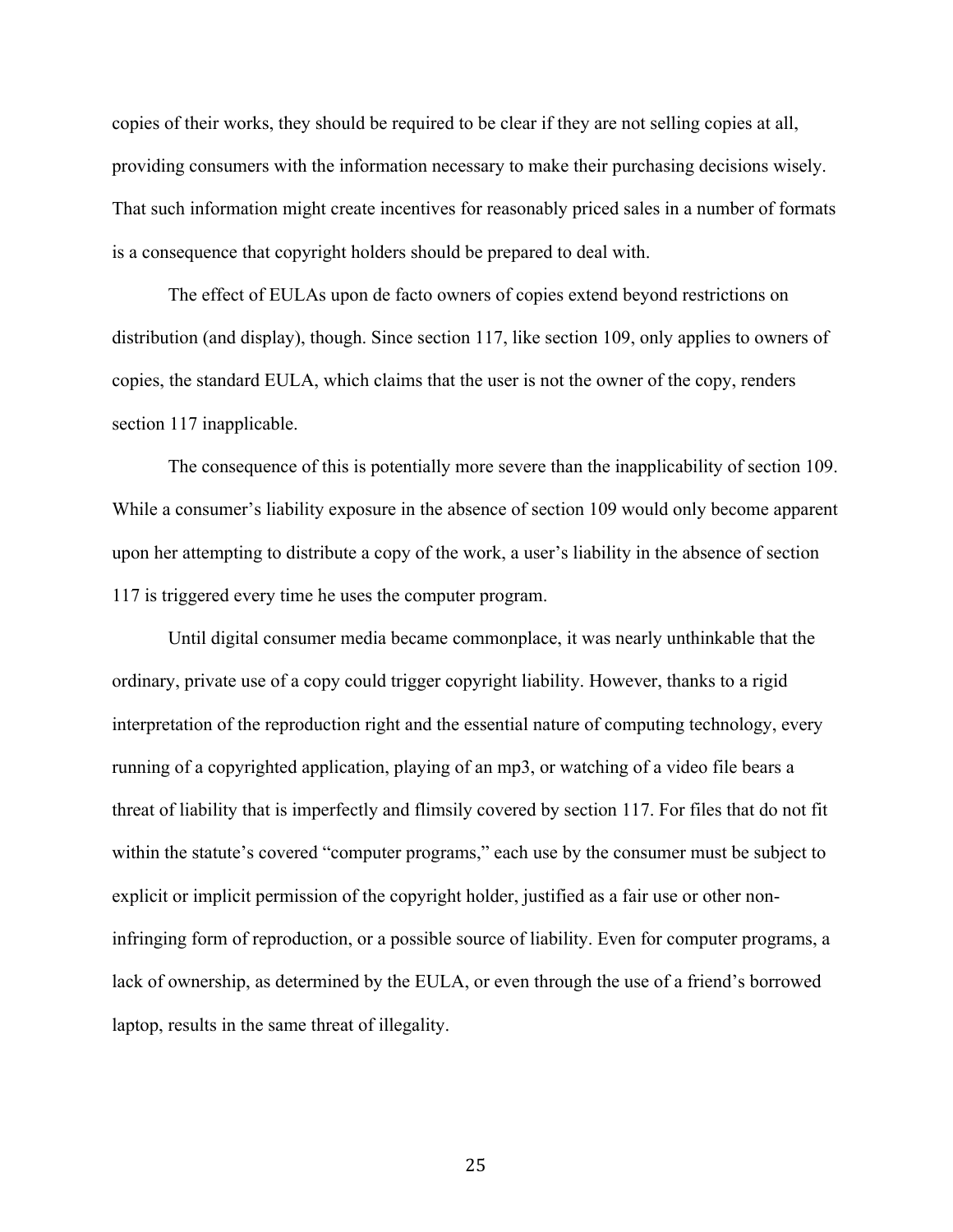It is not speculation to say that copyright holders have attempted to use this oversight in the law to their advantage: game companies have tried to bootstrap contractual disputes into copyright infringement, with its attendant statutory damages and other enhanced remedies.<sup>57</sup> The formula for doing so is simple: a copyright holder offers digital media in a format that indicates a sale, but claims that it retains ownership of the copy. Absent copy ownership, each use of the game by the consumer would be a copyright infringement, unless the user abides by the terms of the EULA. A universe of possibilities exists for those terms, including anticompetitive, speechrestrictive, or other restraints on the consumer's behavior.

A copyright holder could thus place restrictions on consumers that fell well outside of the section 106 rights, such as restricting private performances or preventing use with competitors' products. While publishers are free to make such conditions as terms of contracts, an outdated facet of the current legal system should not allow them to escalate such terms into copyright disputes in the context of digital media.

It is something of a historical accident that courts grant the terms of software EULAs the power to do exactly what the Supreme Court refused to grant to the notice in *Bobbs-Merrill*, and what courts refuse to grant similar "agreements" in cases like *Augusto*. The interests that consumers have in their copies of software or digital books are not inferior to their interests in their paperbacks or DVDs, and the mere length or wording of a purported agreement should not be enough to make that so.

#### *2. User Distribution of Downloaded Works*

One of the most prominent limitations of section 109 in the digital sphere is that consumers' attempts to "distribute" digital works will, for the most part, necessarily require

 <sup>57</sup> *See, e.g., MDY Indus., LLC v. Blizzard Entm't, Inc.*, 629 F.3d 928 (9th Cir. 2010).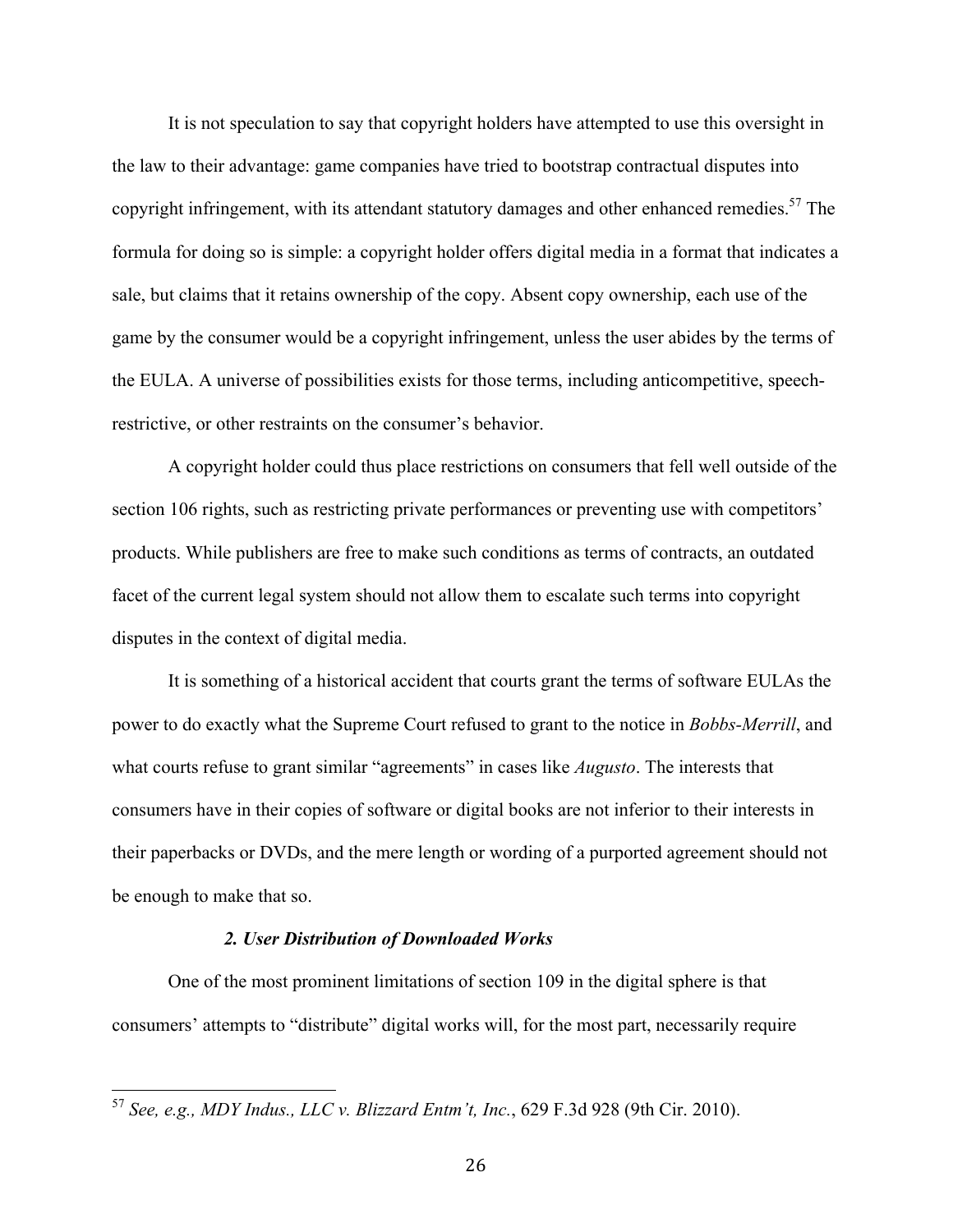some form of reproduction of the work, and not merely a distribution. Whereas a consumer who buys an audio CD can easily resell it after she is done with it, a consumer who buys an mp3 online as a download cannot readily hand over the physical medium of his hard drive. Despite the ease with which consumers may transfer files, both the Copyright Office and a few district courts<sup>58</sup> have determined that such transfers are reproductions and not distributions, and therefore not within the scope of section 109.

However, if the first sale doctrine—or at least the rationale behind it—does encompass more than simple distribution, it should not be a stretch to see how such reproductions can be accommodated. If, indeed, the point of the first sale doctrine is to ensure that owners of copies can exercise their chatter rights over those copies while preventing them from undermining the copyright holder's monopoly on the multiplication of instances of the work, then allowing nonduplicative transfers should serve this purpose.

This is precisely the issue that ReDigi attempted to address. It seems uncontroversial that, a good faith consumer who buys a digital download, transfers it to a friend, and then deletes it from all of his devices has not caused any more economic harm to the copyright holder than a consumer who buys a paperback and then gives it to a friend.

Given the fact that certain reproductions are necessary for the mere use of digital copyrighted works—a fact recognized, at least in part, in section 117—it should not be difficult to allow reproductions necessary and incidental to non-duplicative transfers of copies. Currently, section 109(a) only allows transfers notwithstanding section 106(3)'s distribution right.<sup>59</sup>

 <sup>58</sup> *See, e.g., Capitol Records, LLC v. ReDigi, Inc.*, 934 F. Supp.2d 640 (2013).

 $59$  This analysis presumes that a "distribution" covered by section 106(3) requires transfer of a physical copy, since section 106(3) specifies that the exclusive right encompasses only the right to "distribute copies or phonorecords," where copies and phonorecords are both defined as material objects.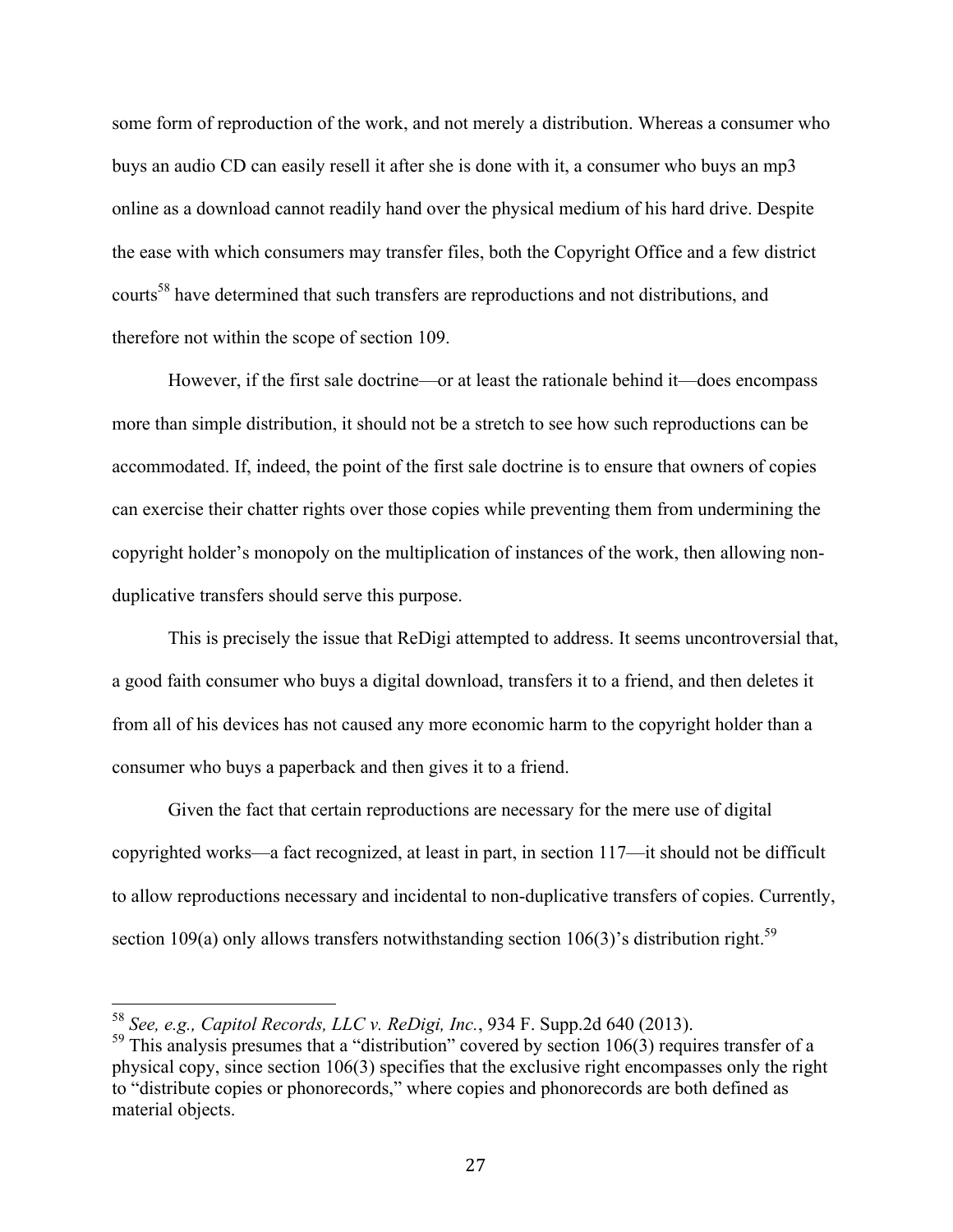Although making a transfer of a digital copy may require a temporary reproduction, that reproduction does not result in an economically significant activity so long as the copy originally held by the transferor is deleted promptly. The existence, for a few seconds or a few minutes, of two copies of the work is no more economically cognizable than the reproductions made in RAM when digital media is merely used as intended. $60$  So long as reproductions allowed by an updated section 109 meet the characteristics of being necessary and transitory, the first sale doctrine can be shifted into digital downloads cleanly.

The Green Paper notes the Copyright Office's 2001 concern that digital copies can be "perfect" copies, in the sense that there is no inevitable degradation of quality as digital copies are passed from user to user.<sup>61</sup> This objection presents less of a problem than it might at first appear. The question of fidelity is a distinction between digital and analog reproduction; the current disjoint in the first sale doctrine is not along digital / analog lines, but along informational / physical ones.

Whether a particular copy is digital or analog does not inherently affect the application of the first sale doctrine; a digital CD can be distributed by its owner as easily as an analog vinyl LP. The durability of the physical media surely is not the grounds upon which the distinction between downloads and discs is made—it seems unlikely that Congress would decide to restrict section 109 for ultra-durable physical media.

<u> 1989 - Andrea San Andrea San Andrea San Andrea San Andrea San Andrea San Andrea San Andrea San Andrea San An</u>

It could also be argued that, since, section 109(a) intends to grant owners the right "to sell or otherwise dispose of" copies (as opposed to granting owners the right to "distribute"), it could allow for dispositions of copies that implicated other section 106 rights, such as the reproduction right, and that the mention of section 106(3) is merely meant to deal decisively with the most likely scenario.

 $60$  In fact, the temporary reproduction is even less economically significant than many other indisputably non-infringing reproductions, such as time-shifted copies, which can persist for hours, days, or longer.

 $61$  Green Paper, 36.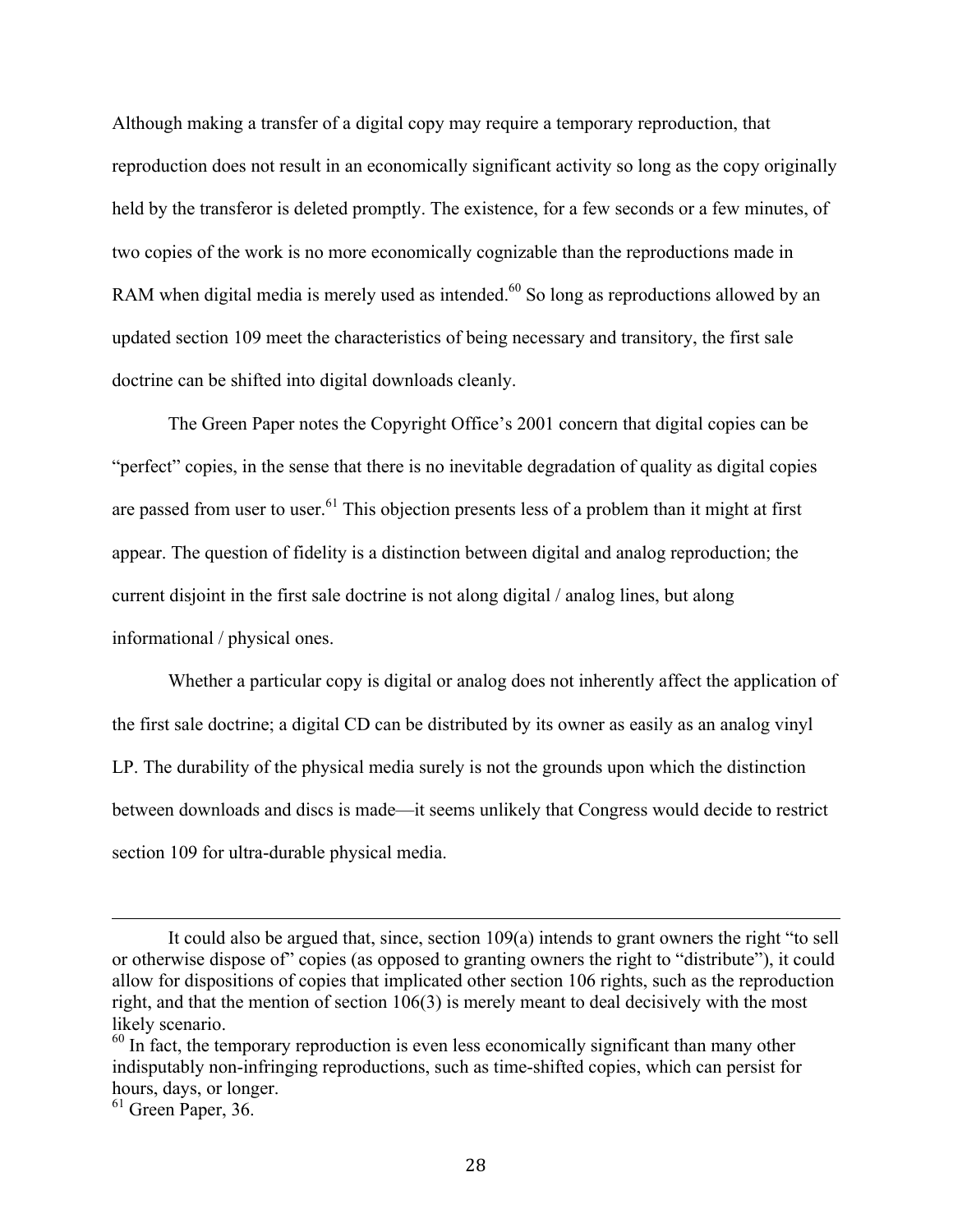Hesitation about a digital first sale regime instead seem to be more rooted in fears of runaway infringement—the current restrictions in section 109(b) on the rental of sound recordings and computer programs are linked to types of works that, in the 1984 and 1990, respectively, were recognized as being easily reproduced by ordinary consumers. However, the excess of caution that made home taping and command-line copying suspect thirty years ago can now be assuaged. Every type of media now faces the same pressures as before—it has long been possible for video-rental infringement to wreak havoc on the movie industry—and yet, even without the addition of motion pictures to section 109(b), this has failed to happen.

**\*\*\***

If the first sale doctrine is in fact a representation of individuals' personal property rights over their lawfully made chattels, then those rights—of alienation, display, repair, and simple use—should be assured regardless of how copyrighted works are sold. A number of different proposed mechanisms could bring these assurances into being,  $62$  and the merits of each can be debated, but absent any solution, the first sale doctrine risks obsolescence in an ever-growing field of digital works.

The first sale doctrine has operated for over a century to ensure that the rights of copyright holders can be reconciled with the rights of property holders. Property holders have the right to use and to alienate their chattels, and these rights do not implicate the rights of a copyright holder, so long as they do not undercut the mechanism of copyright by allowing economically significant multiplications of the works onto the market. The first sale doctrine can

 <sup>62</sup> *See* Sherwin Siy, *Copies, Rights, and Copyrights: Really Owning Your Digital Stuff* 12, PK THINKS, http://publicknowledge.org/files/CopiesRightsCopyrightsPKThinks2013.pdf (noting proposals to expand section 117, allow reproductions essential to non-duplicative transfers, allow transfers of license-limited rights, and application of a *numerus clausus* principle to the types of transactions permitted with copyrighted works.)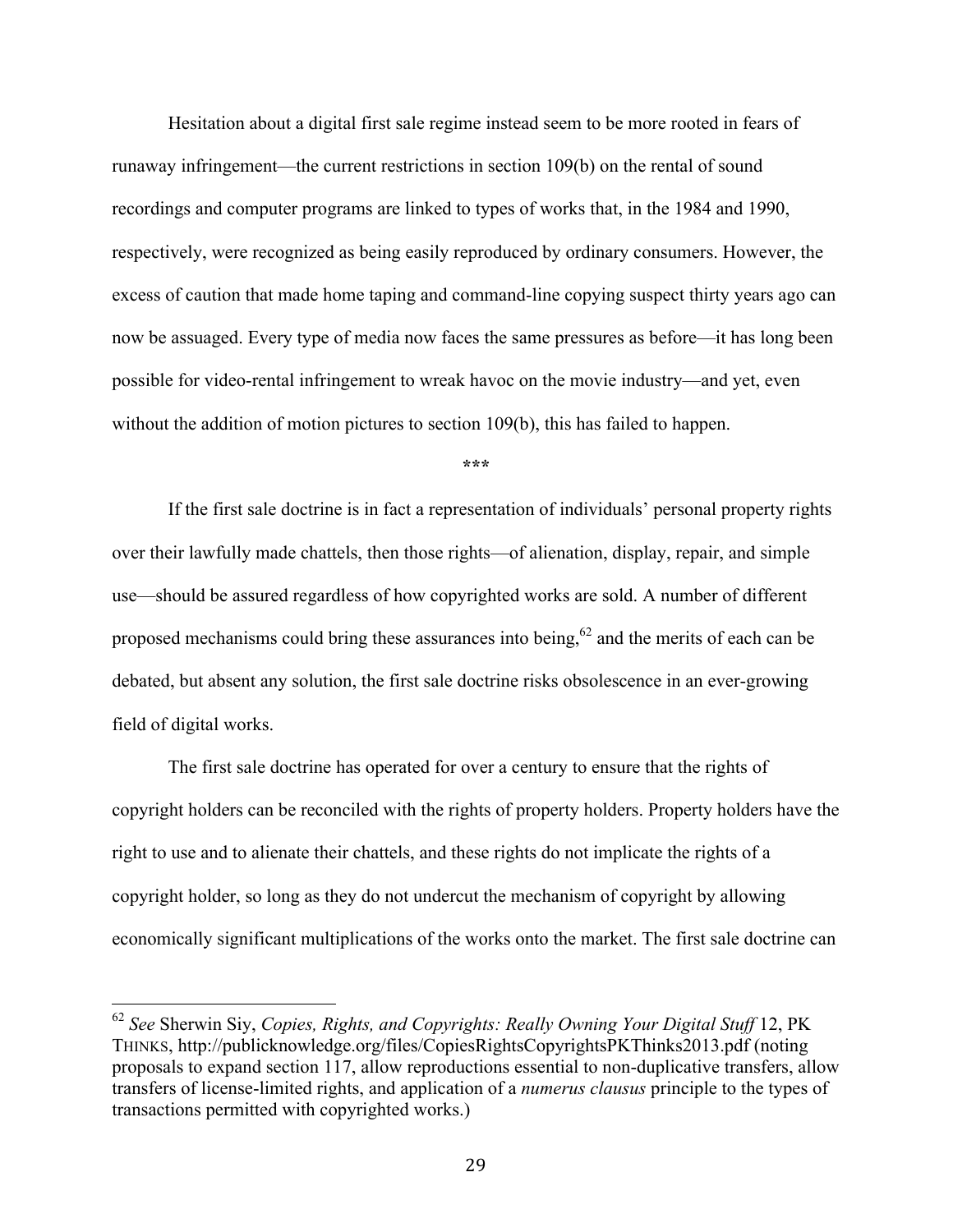thus be preserved by adapting existing law to account for works that are not fixed in portable media.

#### **III. Statutory Damages**

The current regime of statutory damages has created a number of significant problems. The extraordinarily wide range of available damages provides little guidance to courts in determining awards, and thus leads to punishing uncertainty for litigation parties—uncertainty to the point that courts and commentators have questioned whether the copyright statutory damages regime violates due process.63 Furthermore, the per-work specification, multiplied by the minimum award of \$750, can rapidly escalate minor or good faith infringements into wildly disproportionate awards. Contributing to both of these issues is the fact that provisions of the statute that were intended to function as upper limits have actually led to disproportionate increases in awards. This is often due to the fact that infringement suits today encompass significantly different sets of facts than those contemplated when the 1976 Act (and the 1909 Act) were created. Among those unforeseen scenarios are the cases of individual file-sharers and those facing secondary liability for infringement.

These are not the only well-documented scenarios where the current section 504 regime leads to excessive awards. For instance, statutory damages are one of the major driving factors in the orphan works problem—the threat of statutory damages is what often prevents users from

 <sup>63</sup> *See* William F. Patry, PATRY ON COPYRIGHT § 22:193.50 (2012), *citing Parker v. Time Warner*, 331 F.3d 13 (2d Cir. 2003); *In re Napster*, 2005 WL 1287611 (N.D.Cal. June 1, 2005); *Universal Music Group v. Lindor*, 2006 WL 3335048, at \*3 (E.D.N.Y. Nov. 9, 2006); *Atlantic Recording Corp. v. Brennan*, 534 F. Supp.2d 278 (D. Conn. 2008); *Bridgeport Music v. Justin Combs Pub.*, 507 F.3d 470 (6th Cir. 2008); *Capitol Records v. Thomas*, 579 F. Supp.2d 12010 (D. Minn. 2008); *Sony BMG Music Entertainment v. Tenenbaum*, 721 F. Supp.2d 85, 89 (D. Mass. 2010).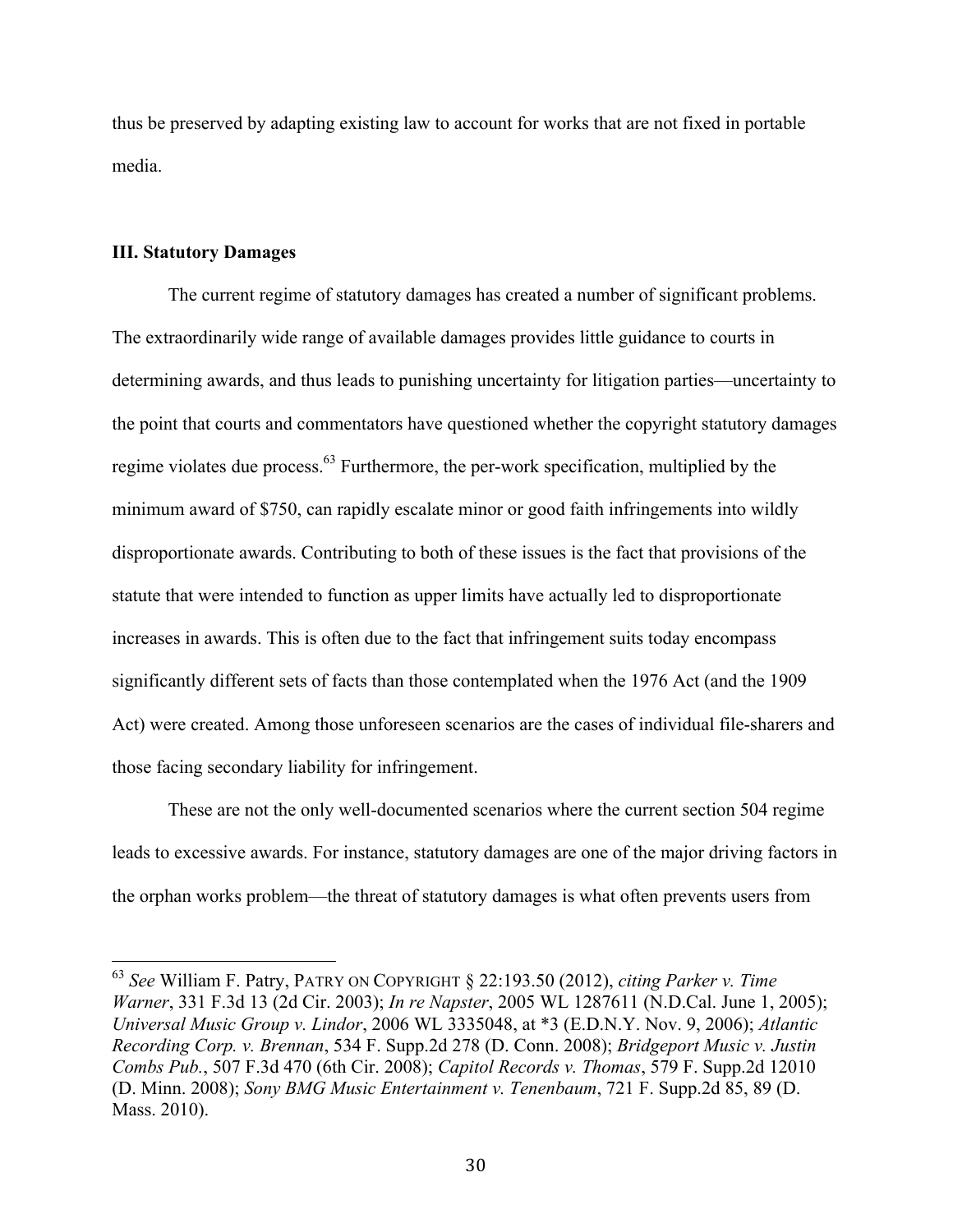risking liability from publishing and displaying orphan works. The ease with which damages multiply, and the wide range within which they can fall casts a pall over any potential copyright defendant, affecting the balance of litigation and the tenor of pre-litigation settlement demands.<sup>64</sup> Providing more rational limits or clearer guideposts for statutory damages can only improve the current situation.

# *A. General Rationales for Statutory Damages*

The key purposes of statutory damages are described as (1) ensuring adequate compensation to rightsholders for injury and (2) deterring infringement. Examining these rationales in turn, though, it seems that section 504(c) creates penalties that go beyond those necessary for these purposes, particularly in the cases of individual infringers and secondary liability.

Under the current scheme, even the award of the statutory minimum will likely achieve both compensatory and deterrent goals. Few individual infringers are likely to shrug off a \$750 award, and for the vast majority of individual infringements, \$750 is already hundreds of times the value of the work at retail. For secondarily liable defendants, the values are even more daunting, given the number of works frequently at issue in secondary infringement litigation. In any case, the award of actual damages in such cases, combined with the potential for substantial fees and costs and the possibility of injunctive relief, would disincentivize potential defendants from simply using litigation as a means to receive a license.

 <sup>64</sup> *See, e.g., Parker v. Time Warner*, 331 F.3d at 22 ("such a distortion could create a potentially enormous aggregate recovery for plaintiffs, and thus an *in terrorem* effect on defendants, which may induce unfair settlements.").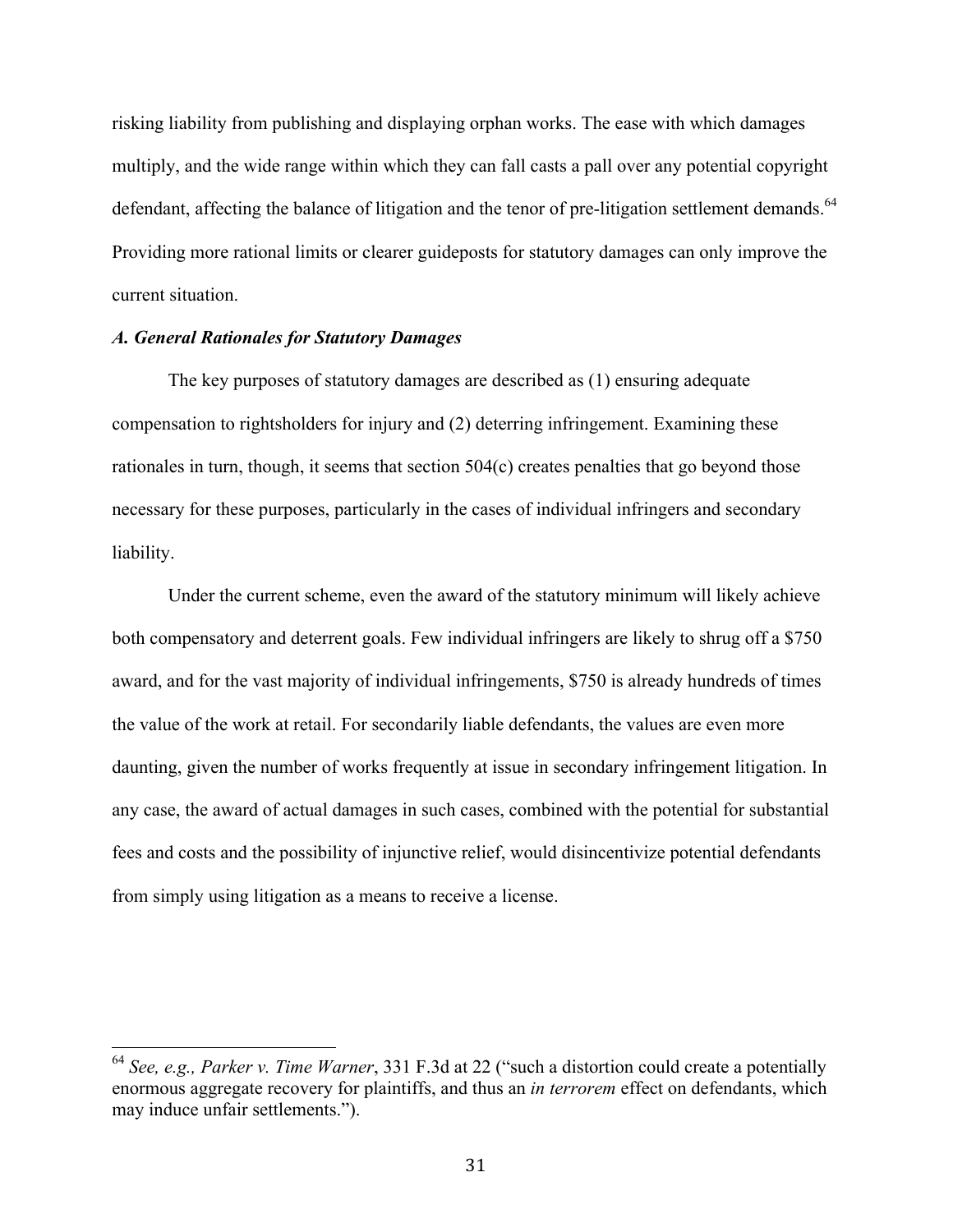#### *B. Rationales for Section 504(c)'s Per-Work Calculation and Broad Range*

The 1909 Act seems to bear some responsibility for today's problems with the 1976 Act's statutory damages regime. Both the per-work calculation and the creation of a wide range for statutory damages were reactions to flaws in the 1909 Act.

### *1. Per-Work Calculation*

Section 504(c)'s reliance on a per-work calculation was a reaction to the possibility of calculating damages on a per-infringement basis. According to the Register of Copyrights in 1961, "[t]he motion picture and broadcasting industries have expressed some concern that statutory damages might be pyramided to an exorbitant total if a court should multiply the statutory minimum by the number of infringements.<sup>565</sup> At the time, it seems, the initial recommendation was to set a minimum (\$250) and maximum (\$10,000) value for all infringements for which a defendant was liable.<sup>66</sup> Unlike the provision that was actually adopted, then, this set a maximum award for an infringement suit, regardless of how many infringements were made or how many works were infringed. This was later altered in order to prevent incentivizing defendants to infringe as many works as possible at any one time.<sup>67</sup>

In other words, the per-work calculation was instituted in order to *prevent* excessive awards, at a time when the contemplated defendants—broadcasters and the film industry—were concerned about infringing a single or small number of works a large number of times. This stands in contrast to a large number of common infringement scenarios today. Products and services that store or manipulate existing copyrighted works can affect hundreds, or even millions, of separate works easily, all with an objectively reasonable, but mistaken, belief that

<sup>&</sup>lt;sup>65</sup> Abraham L Kaminstein, Register of Copyrights, U.S. Copyright Office, REGISTER'S REPORT ON THE GENERAL REVISION OF THE U.S. COPYRIGHT LAW 104 (1961). <sup>66</sup> *Id.* at 105-06.

<sup>67</sup> PATRY ON COPYRIGHT § 22:156.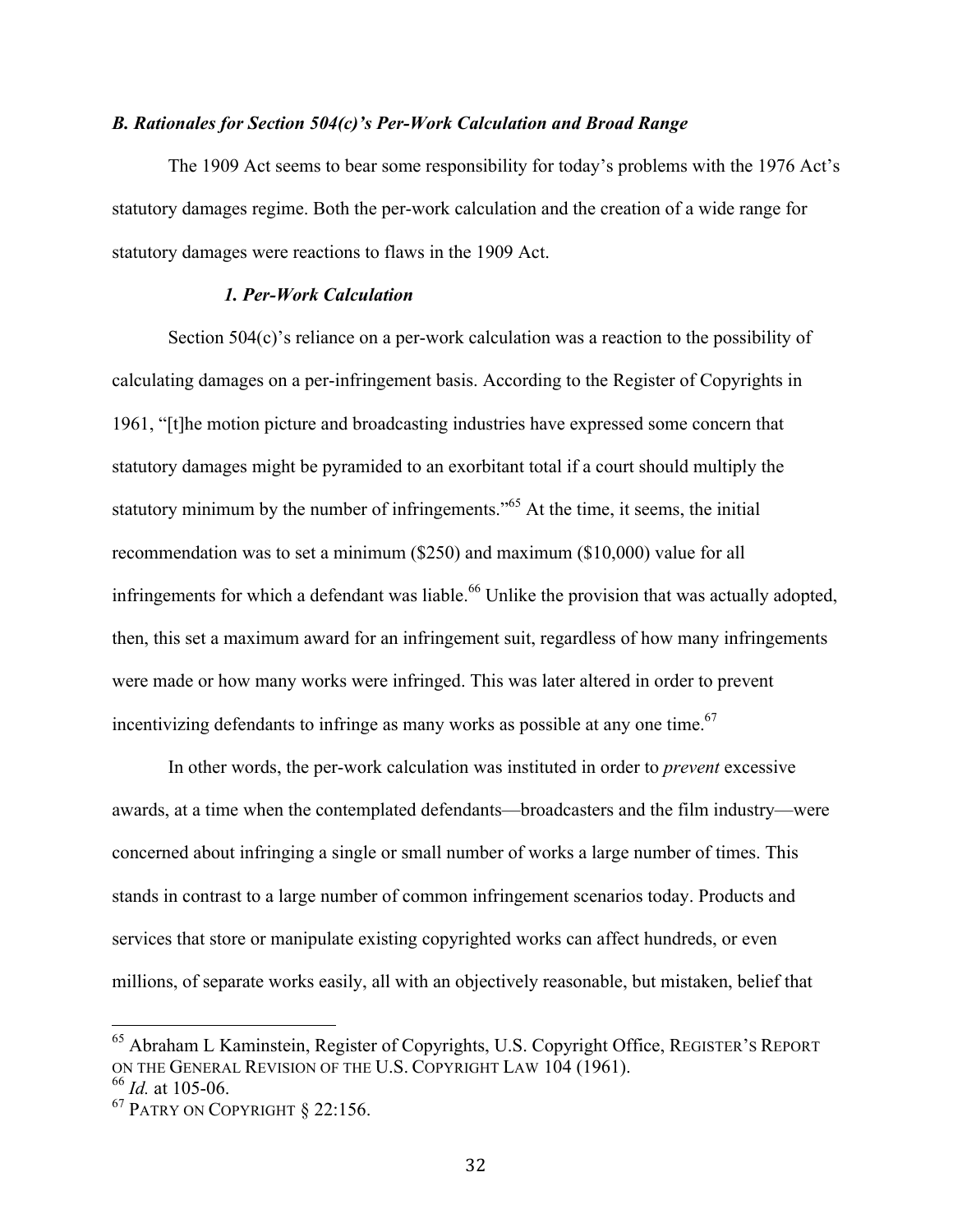these activities are not infringing. Secondary liability, less developed, and a less prominent part of the law when the 1976 Act was drafted, has vastly increased the number of works that can be considered in one action for infringement.

Today's technology also makes it easy for users, lawfully and unlawfully, reproduce large numbers of copyrighted works. While a consumer shouldn't face liability for shifting music from her CDs onto her computer, the simple act of sharing that folder with a friend, while likely infringing, could easily create a multi-million dollar damages award, several orders of magnitude beyond any conceivable rationale or hope of recovery.

#### *2. Range of Damages*

The 1976 Act's statement of a bare range (with modifiers for willfulness, innocent infringement, and certain non-profit organizations) was clearly an attempt to avoid the morass of the 1909 Act's multiple, varying prescriptions for statutory damages, which recommended different methods of calculation for different types of works, with occasional minimums and maximums set for particular types of infringement.

However, it seems clear in light of the current interpretation of section 504(c) that the range is not serving to permit judicial flexibility, but rather results in courts awarding damages according to the statute that they believe are excessive. Looking at the 1961 Register's Report, it seems that juries are applying very different standards than those contemplated when section 504(c) was drafted.

For instance, in suggesting that broadcasters' and movie studios' concerns about excessive damages might be overblown, Register Kaminstein noted:

We believe that the danger of exorbitant awards in multiple infringement cases is more theoretical than real. In a few cases involving multiple infringements—*e.g*., where various items in a copyrighted merchandise catalog were reproduced in a series of infringing catalogs—the courts have used this formula of multiplying the number of

33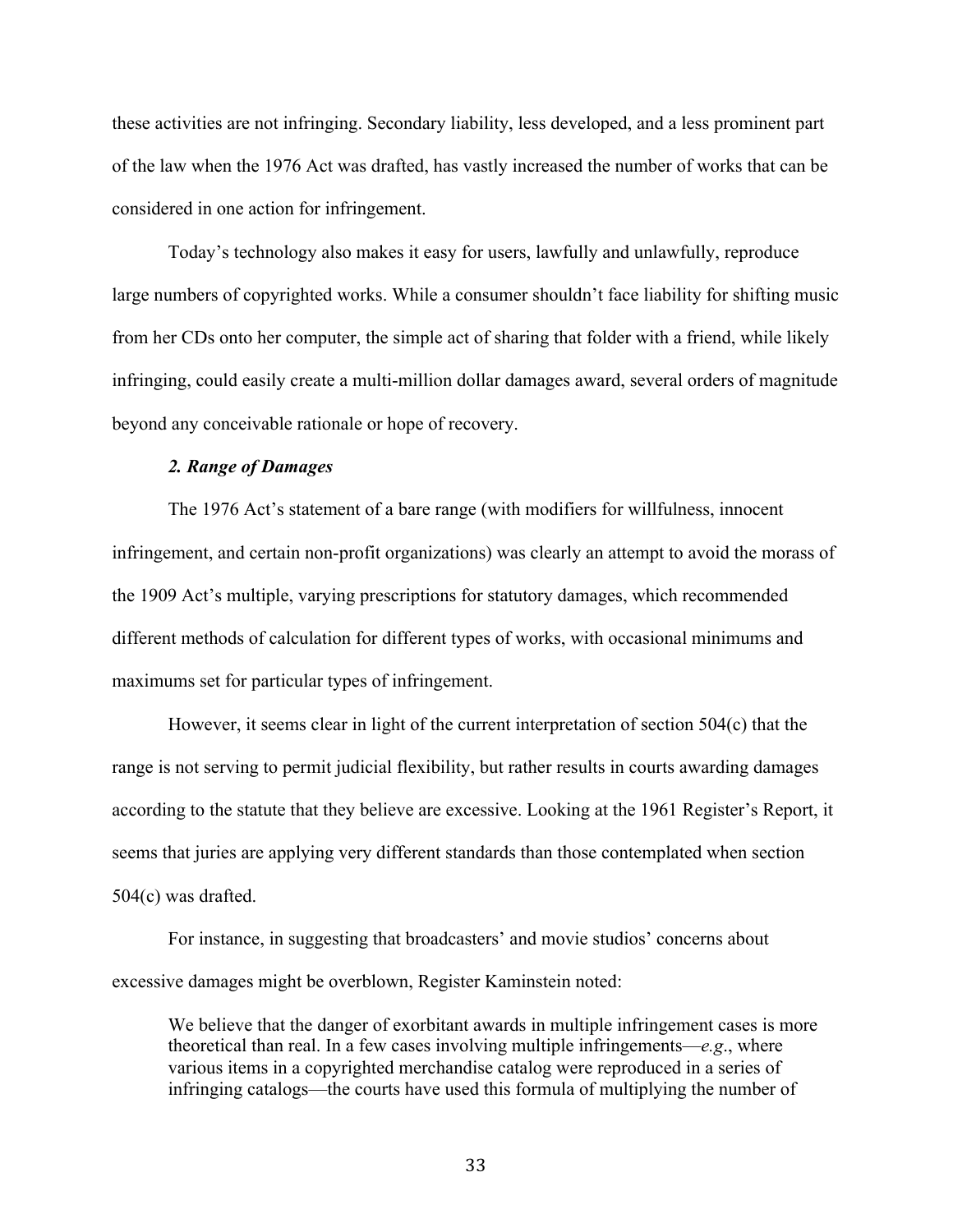infringements by \$ 250, but they did so to reach a result they thought just. We know of no case in which the court has felt constrained to use this formula where the resulting total was considered excessive. The present statute, however, is not clear on this point. It is conceivable that a court might construe the statute as requiring the use of this formula in multiple-infringement cases.<sup>68</sup>

This is clearly no longer the case today. However, this section of the report also highlights another relevant fact: courts under the 1909 Act had the discretion to apply the per-infringement multiple as they deemed just, whereas today courts are compelled to apply the per-work multiplier mechanically. Register Kaminstein went on to recommend that the courts be allowed to assign any award between the minimum and maximum, with the caveat that "in no case should the courts be compelled, because multiple infringements are involved, to award more than they consider reasonable."<sup>69</sup> This, of course, was when the \$250 to \$10,000 range was contemplated for all works at issue in a given suit.

In other words, the range, which over the course of two decades was increased to \$750 and \$30,000, was originally set as an absolute minimum and maximum. Presumably, the effects of applying this range per work infringed were not anticipated to include infringements of thousands or millions of works at a time by any company, and certainly not including the possibility that individuals might infringe hundreds or thousands of works. The Judiciary Committee Reports for the 1976 Act, for instance, give the example of a suit that involved the infringement of three works, setting a maximum statutory damage award of  $$30,000$ .<sup>70</sup>

Moreover, the Register's report indicates the desire for statutory damages to at least resemble an award related to the loss suffered by the plaintiff, with a minimum award amount in order to deter unprofitable, small-scale infringements. The current application of statutory

 <sup>68</sup> REGISTER'S REPORT at 105.

<sup>69</sup> *Id.*

<sup>70</sup> H.R. REP. NO. 1476, 94th Cong. 2d Sess. 162-63 (1976).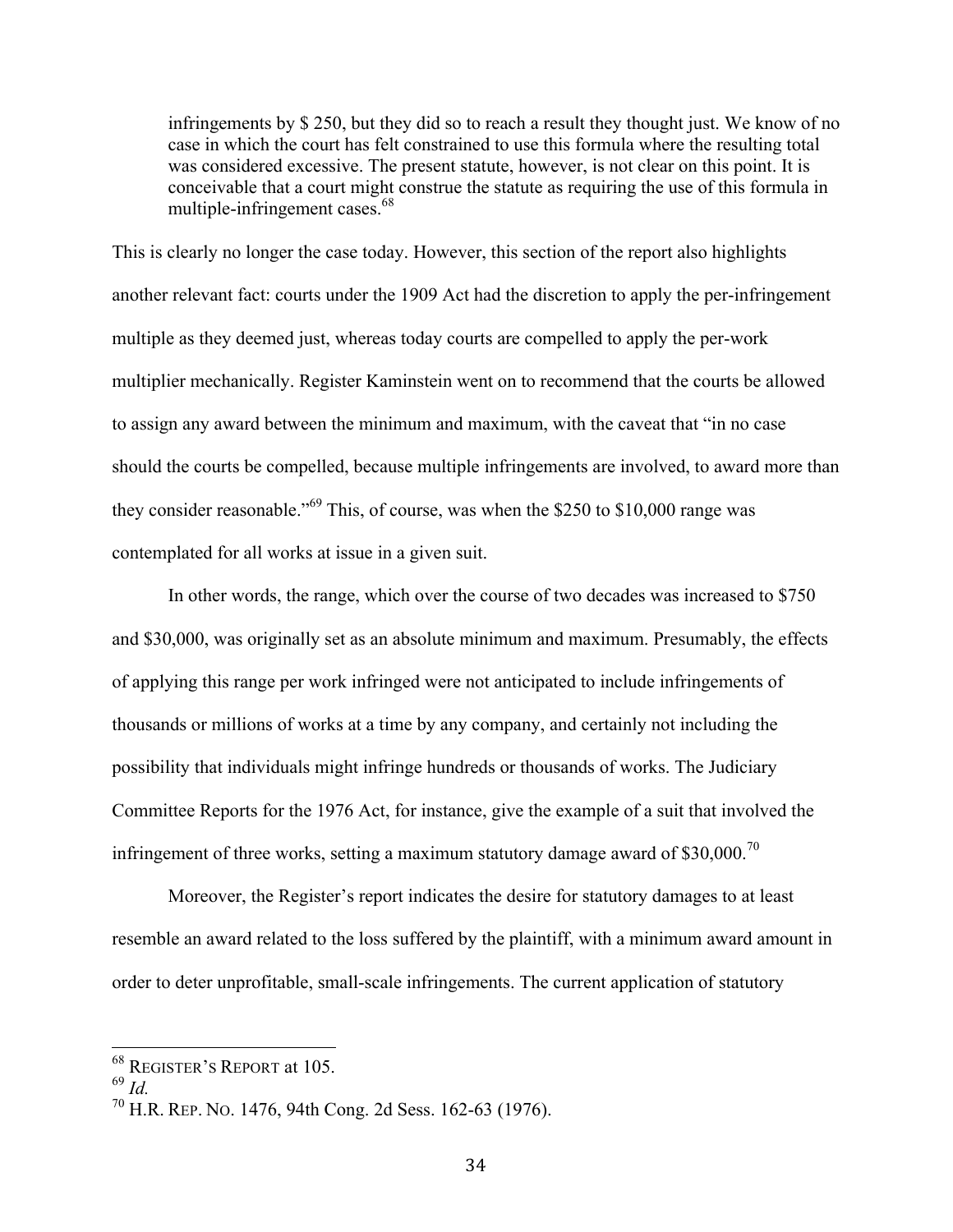damages seems clearly divorced from those considerations, with nothing to guide juries making award determinations. Instead of the maximum acting solely as a ceiling, though, it seems plausible that many juries might see it as signaling that a just award lies somewhere in the middle of the range, at \$15,375 (or \$75,375 in the case of willful infringement).

This suggests several possible solutions to disproportionate statutory damages awards: courts should have the discretion to apply the per-work multiplier; a maximum statutory damages award should be set regardless of number of infringed works;<sup>71</sup> and the statute could contain recommended guidelines for approximate awards. Proposals along these lines can prevent constitutionally suspect awards while fulfilling the deterrent and compensatory purposes of statutory damages.

# **IV. The Task Force Should More Thoroughly Consider The Positive Role Compulsory Licenses Might Play**

The Green Paper's discussion of the online licensing environment asks for suggestions about ways that the government can "help the private sector improve the online licensing environment.<sup>"72</sup> Since the government is already involved in online licensing via existing compulsory licenses it is reasonable to assume that one of the ways the government can assist the private sector is through the refinement of its existing compulsory license policies. However, the Green Paper's discussion of the role government might play going forward is generally restricted to ideas such as "helping to provide better access to standardized rights ownership information."<sup>73</sup> Ideas such as this are good and the Task Force should pursue them. However, its

 $71$  This maximum could be applied generally or in certain particularly troublesome cases, defined either by the likelihood of excessiveness or the lack of culpability by the defendant.

 $72$  Green Paper, 103.

<sup>73</sup> *Id.*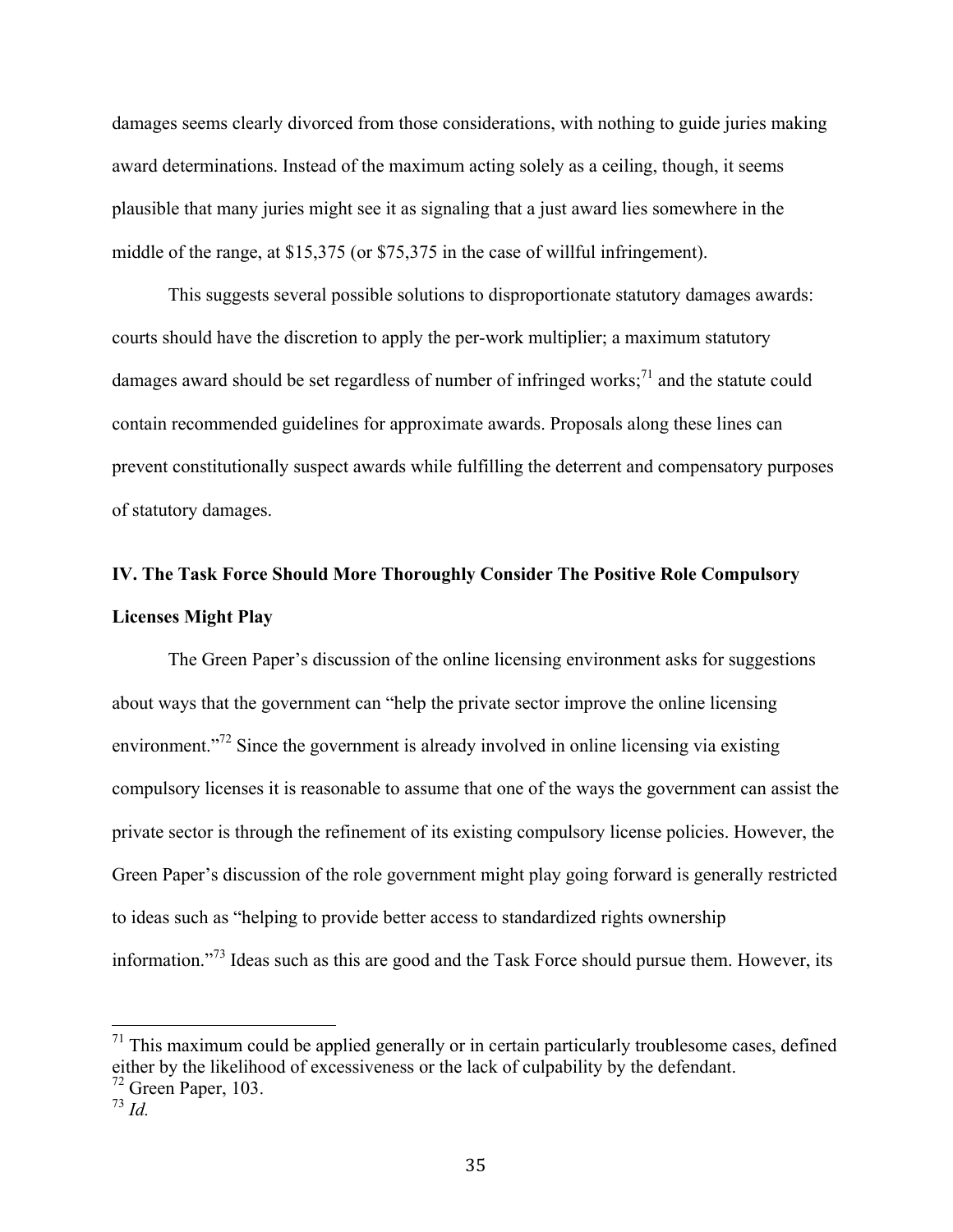consideration of the role of government would benefit from a more thorough consideration of the benefits of compulsory licenses.

Compulsory licenses are often adopted when "(a) new distribution media or technologies are introduced, (b) transaction costs are very high owing to the large number of licensors, and (c) where potential licensees need to obtain licenses from most or all of them to be effective. Compulsory licensing is also a preferred option when dominant players threaten to exercise market power anti-competitively."<sup>74</sup> All of these factors are present in the online music space. New online music services need to access a comprehensive catalog of music to compete effectively, and absent a compulsory license have to negotiate deals with a small number of incumbent rightsholders. Many of the traditional justifications for compulsory licenses are thus present in the online music space.

However, these common justifications fail to consider how compulsory licenses, done right, can be beneficial to smaller artists and rightsholders. Without delving into the ongoing controversy about the rates that Spotify and similar new services pay artists, it does seem likely that larger rightsholders—due to their negotiating power—are able to demand higher rates than smaller ones. Furthermore, there are frequent reports that labels do not pass along adequate royalties back to their artists. All of these issues can be addressed through compulsory licenses, which can ensure that artists are paid in a more equitable manner.

One way to determine whether a compulsory license could be beneficial is to simply look to the market and see whether it is providing the kind of musical environment we want. Are artists being paid equitably? Are new artists treated fairly, or is the system skewed to favor established acts? Are different kinds and sizes of music distribution service able to reach the

 <sup>74</sup> Matthew Fagin, Frank Pasquale, & Kim Weatherall, *Beyond Napster: Using Antitrust Law to Advance and Enhance Online Music Distribution*, 8 B.U. J. SCI. & TECH. L. 451, 523 (2002).